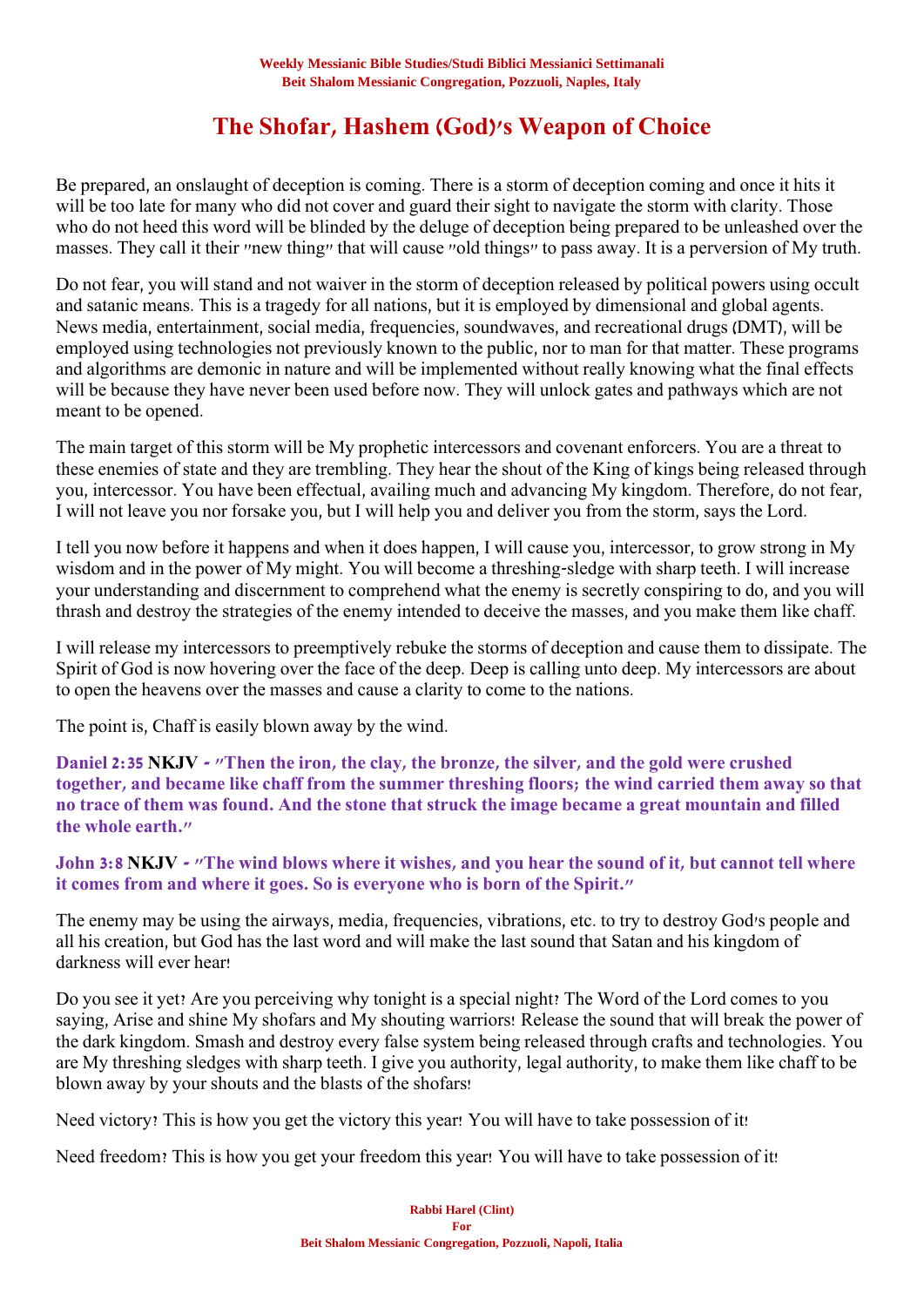This year there are battles prepared for you. Yes, battles have been prepared for you. Battles that will require you to make a sound before even thinking about making a move. The battles prepared that you have already won! This will be the sound required of you to possess the victories prepared for you to possess this year.

## **Psalms 150:1-6**

**1 Praise the LORD! Praise God in his sanctuary! Praise him in his heavens for his acts of power!**

**2 Praise him for his mighty acts! Praise him according to his excellent greatness!**

**3 Praise him with the "SOUNDING" of the "SHOFAR"! Praise him with harp and lyre!**

**4 Praise him with tambourine and dancing! Praise him with stringed instruments and flute!**

**5 Praise him with loud cymbals! Praise him with resounding cymbals!** 

**6 Let everything that has breath praise the LORD! Praise the LORD!**

### **According to Psalm 150 praise and worship begins with the sounding of the shofar.**

This study is called - "The Shofar, Hashem's (God's) Weapon of Choice for the coming year!"

You are God's weapon of choice. This year you will be His shouting shofar!

**Jeremiah 51:20-24 NKJV - 20 "You are My battle-ax and weapons of war: For with you I will break the nation in pieces; With you I will destroy kingdoms; 21 With you I will break in pieces the horse and its rider; With you I will break in pieces the chariot and its rider; 22 With you also I will break in pieces man and woman; With you I will break in pieces old and young; With you I will break in pieces the young man and the maiden; 23 With you also I will break in pieces the shepherd and his flock; With you I will break in pieces the farmer and his yoke of oxen; And with you I will break in pieces governors and rulers. 24 "And I will repay Babylon And all the inhabitants of Chaldea For all the evil they have done In Zion in your sight," says the LORD."**

Understanding the shofar, its purpose, and when to blow the trumpet - Horn or Shofar.

The word Sho'far is Hebrew. In our modern Bibles it is mostly called a trumpet.

In general there are many sounds made on the shofar.

Sounds vary with psalmist/musicians, and they are able to play several notes of music. Phil Driscoll is a wellknown psalmist who can play the shofar like a trumpet with several notes. Some people can play two shofars simultaneously.

In the Jewish tradition there are four different sounds made on the Shofar. Each sound means something different:

TE'KI'AH - a long blast with one or two notes. Praise/Worship

SH'VA'RIM - 3 medium blasts, two tones each. Repent /Broken

TE'RU'AH - 9 short, staccato blasts. Warfare & Victory/Celebration

TE'KI'AH GE'DO'LAH: an extra-long single blast. It is the jubilee note extended as long as one can, and represents the great last trumpet sound when the Lord returns as King when we who are saved receive new bodies and we are all healed. Also used to call upon God. A thanks for his Mercy/Goodness/Redemption.

The word trumpet(s) is mentioned in the bible over 70 times. These days, there is a growing interest in the sounds and uses of the shofar. It is a worldwide phenomenon. Actually, it is a move of the Spirit. If you have ever been to Israel, you've seen people from all over the world buying and blowing their shofars all over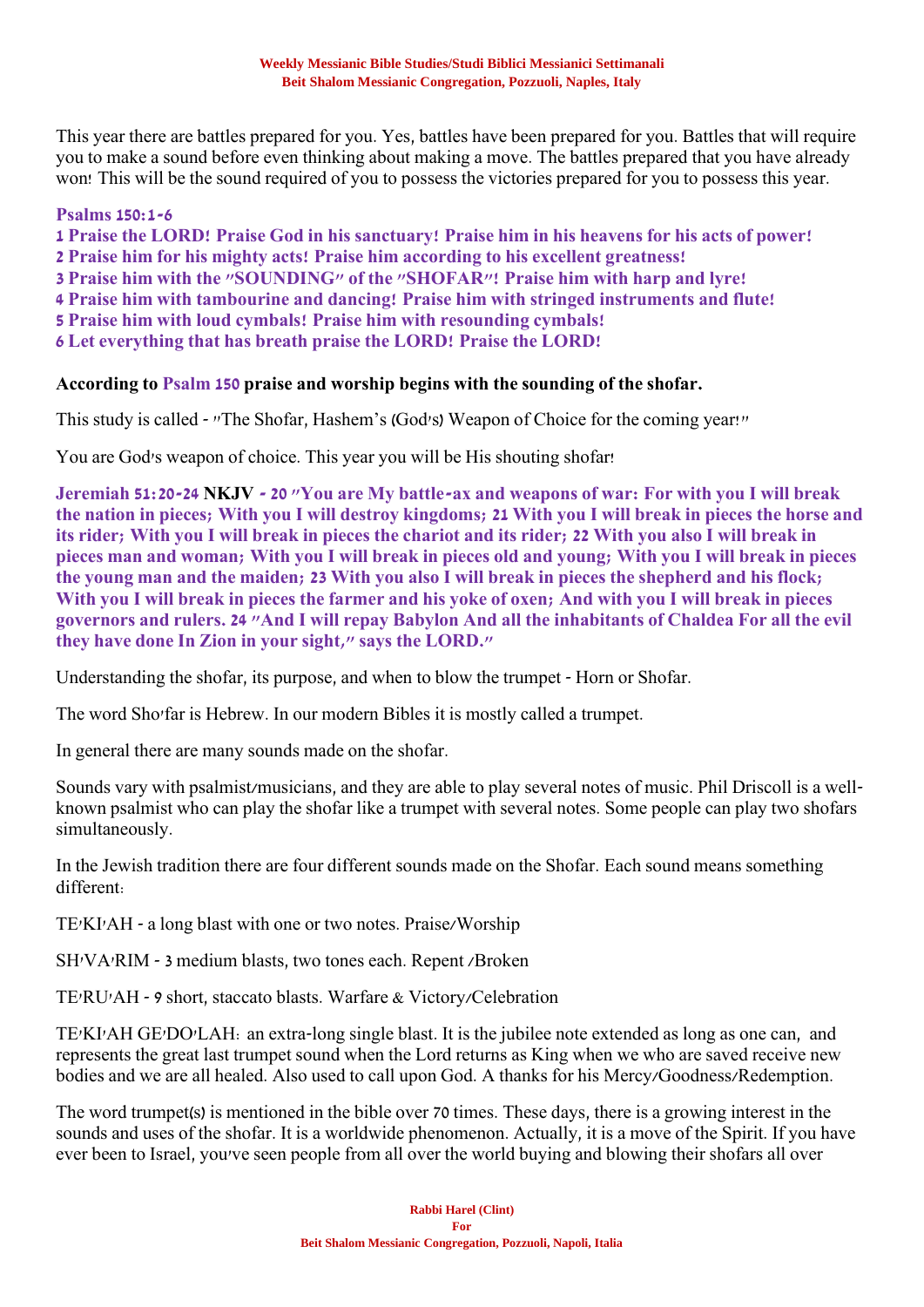Israel, as far as Abraham could look to the North, the South, the East, and the West, you can see and hear shofars being blown by people from all over the world.

Think about it. People from all over the world buy shofars in Israel and take them back to their countries. This has been happening for years upon years! Now God is about to pour out and anointing upon the earth for intercessors to be activated to supernaturally release the sound of heaven on earth. There is not frequency, soundwave, vibration, algorithm that can withstand the sound God is about to anoint you with tonight! Not even 5G Network will be able to withstand the blast of God's nostrils coming from out of your shofars and shouts of victory!

## **Why should we blow the shofar today?**

Call to Worship - Tekiah **https://youtu.be/CJr9t7YJ4uQ**

Repentance & Brokenness - Shvarim **https://youtu.be/-dp2Vh5Ljc8**

Warfare & Celebration - Teruah **https://youtu.be/zrw-\_ZJCYTs**

Healing - the rapture - Tekiah Gedolah **https://youtu.be/6GNeoq6NVws**

**PSALM 150:3 "Praise him with the "BLAST" of the "SHOFAR**". The Shofar was the first musical instrument mentioned in this psalm of David. The Shofar is always associated with a powerful move of God. (WORSHIP)

**ISAIAH 58:1; Hosea 8:1; Joel 2:1** Repentance - a broken, moaning, and crying sound, signifying that we are broken before the Lord. (REPENTANCE)

GIDEON…brought such complete confusion to the camp of the enemy (the Midianites) with the sounding of 300 SHOFARS that they began to kill one another in their retreat from 300 of Gideon's men armed with only a Shofar, a torch and a clay pitcher. (WARFARE) **Judges 7:15-22**

JOSHUA…with the shout and the blowing of the Shofars caused the 25-foot thick, heavily fortified walls of the ancient city of Jericho to crumble and fall to the ground like dust. (WARFARE) **Joshua 6**

The Shofar is a voice as of God. **Exodus 19:19, Revelation 1:10; 4:**1 In the tradition of early Judaism: when a bridegroom went to claim his bride, the attendants would announce the coming of the bridegroom with the blowing of the Shofar and a proclamation, **"Behold the Bridegroom cometh".** This happens again at the return of Christ, Our Bridegroom. (The Ultimate Healing)

Shofar confuses the "Accuser" (Satan)

Who blows the shofar?

Does God? **Exodus 19:16-19 NKJV - 16 Then it came to pass on the third day, in the morning, that there were thunderings and lightnings, and a thick cloud on the mountain; and the sound of the trumpet was very loud, so that all the people who [were] in the camp trembled. 17 And Moses brought the people out of the camp to meet with God, and they stood at the foot of the mountain. 18 Now Mount Sinai [was] completely in smoke, because the LORD descended upon it in fire. Its smoke ascended like the smoke of a furnace, and the whole mountain quaked greatly. 19 And when the blast of the trumpet sounded long and became louder and louder, Moses spoke, and God answered him by voice.**

Do Angels? **Matthew 24:31 NKJV - 31 "And He will send His angels with a great sound of a trumpet, and they will gather together His elect from the four winds, from one end of heaven to the other."**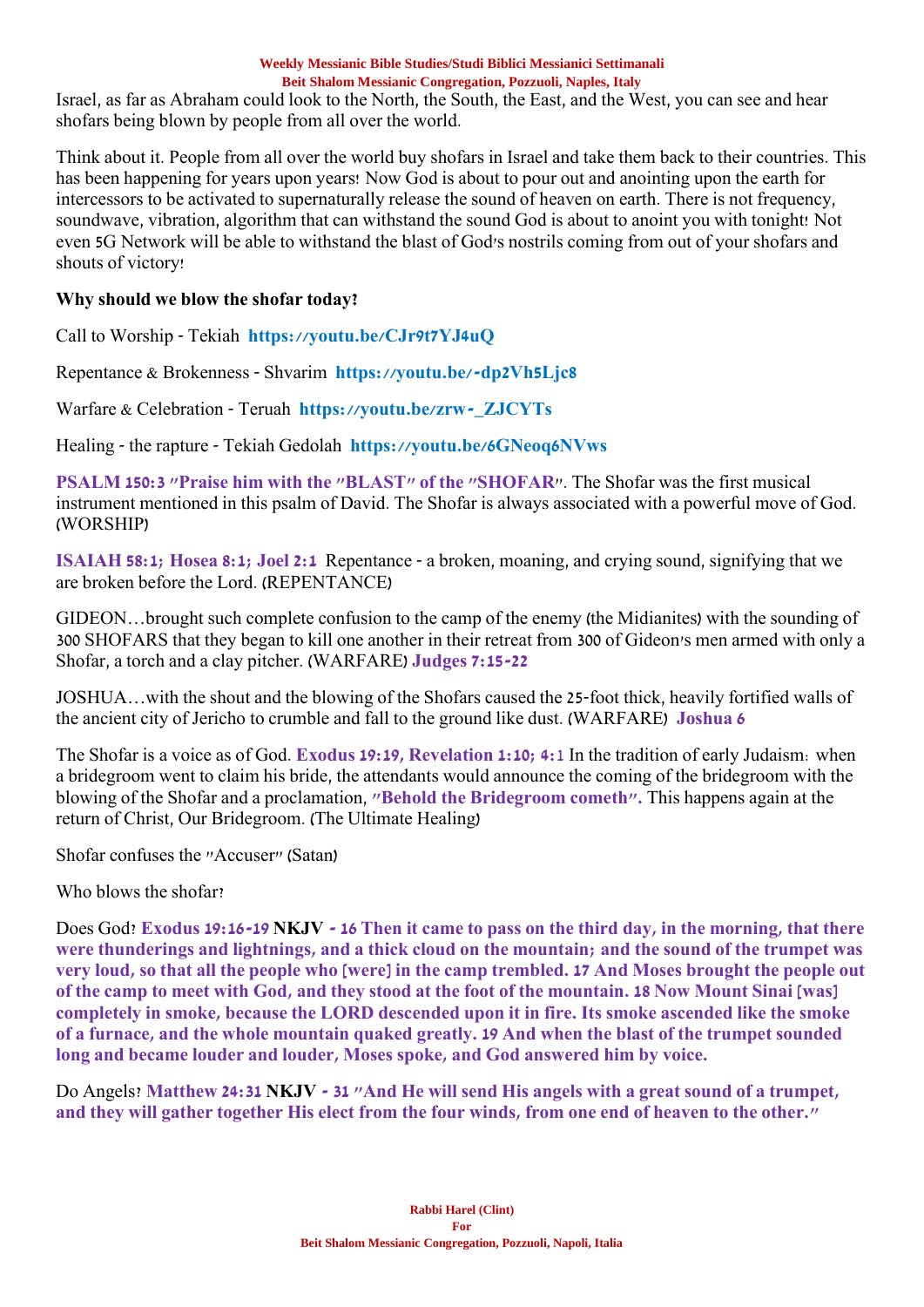Do Priests? **Numbers 10:8 NKJV - 8 "The sons of Aaron, the priests, shall blow the trumpets; and these shall be to you as an ordinance forever throughout your generations."**

Who are Priests now? We are. **1 Peter 2:9 NKJV - 9 But you are a chosen generation, a royal priesthood, a holy nation, His own special people, that you may proclaim the praises of Him who called you out of darkness into His marvelous light.**

What effect does the blowing of The Shofar have on the enemy? Confusion and defeat! **Judges 7:20-22 NKJV - 20 Then the three companies blew the trumpets and broke the pitchers, they held the torches in their left hands and the trumpets in their right hands for blowing--and they cried, "The sword of the LORD and of Gideon!" 21 And every man stood in his place all around the camp; and the whole army ran and cried out and fled. 22 When the three hundred blew the trumpets, the LORD set every man's sword against his companion throughout the whole camp; and the army fled to Beth Acacia, toward Zererah, as far as the border of Abel Meholah, by Tabbath.**

**Numbers 10:9 NKJV - 9 "When you go to war in your land against the enemy who oppresses you, then you shall sound an alarm with the trumpets, and you will be remembered before the LORD your God, and you will be saved from your enemies."**

Does Jesus? **1 Thessalonians 4:16 NKJV - 16 For the Lord Himself will descend from heaven with a shout, with the voice of an archangel, and with the trumpet of God. And the dead in Christ will rise first.**

The Priests (Melchizedek) shall blow the trumpets for an ordinance forever.

## **When should you blow the shofar?**

There are many uses for the shofar throughout the Bible and is often referred to as trumpets, rams horn, coronets, etc. They are prominent and extensive and God's dealings with His people then and today. Here are some of them:

1) The ram's horn, the shofar, is a reminder of Abraham's sacrifice of Isaac and God's provision of a ram as a substitute. **Genesis 22:13**

2) The LAW (Torah) was given to Israel with the sound of the shofar from heaven. **Exodus 19:19**

3)<sup>a</sup> The Shofar was blown at the start of the year on Yom Teruah. (Rosh Hashanah) (Feast of Trumpets) 1st day of the 7th month. **Leviticus 23:24**

 $3/b$  The Shofar Sounds again on Jubilee year which is the 10th day of the 7th month throughout the land. **Leviticus 25:9-10**

4) The trumpet was blown to announce the beginning of the festivals. **Numbers 10:10**

5) Israel won the battle of Jericho with the blast of the Shofar. **Joshua 6:20**

6) Gideon and his army confused and scattered the enemy with the shofar. **Judges 7:15-22**

7) The shofar was blown to signal the assembly of the Israelites during war. **Judges 3:27, 6:34, II Samuel 20:1, Jeremiah 4:19, 51:27, Nehemiah 4:20, Amos 3:6**

8) Seven shofars were blown before the ark of God. **1 Chronicles 15:24, 2 Samuel 6:15**

9) They took an oath before the Lord…with trumpets and rams' horns. **2 Chronicles 5:14**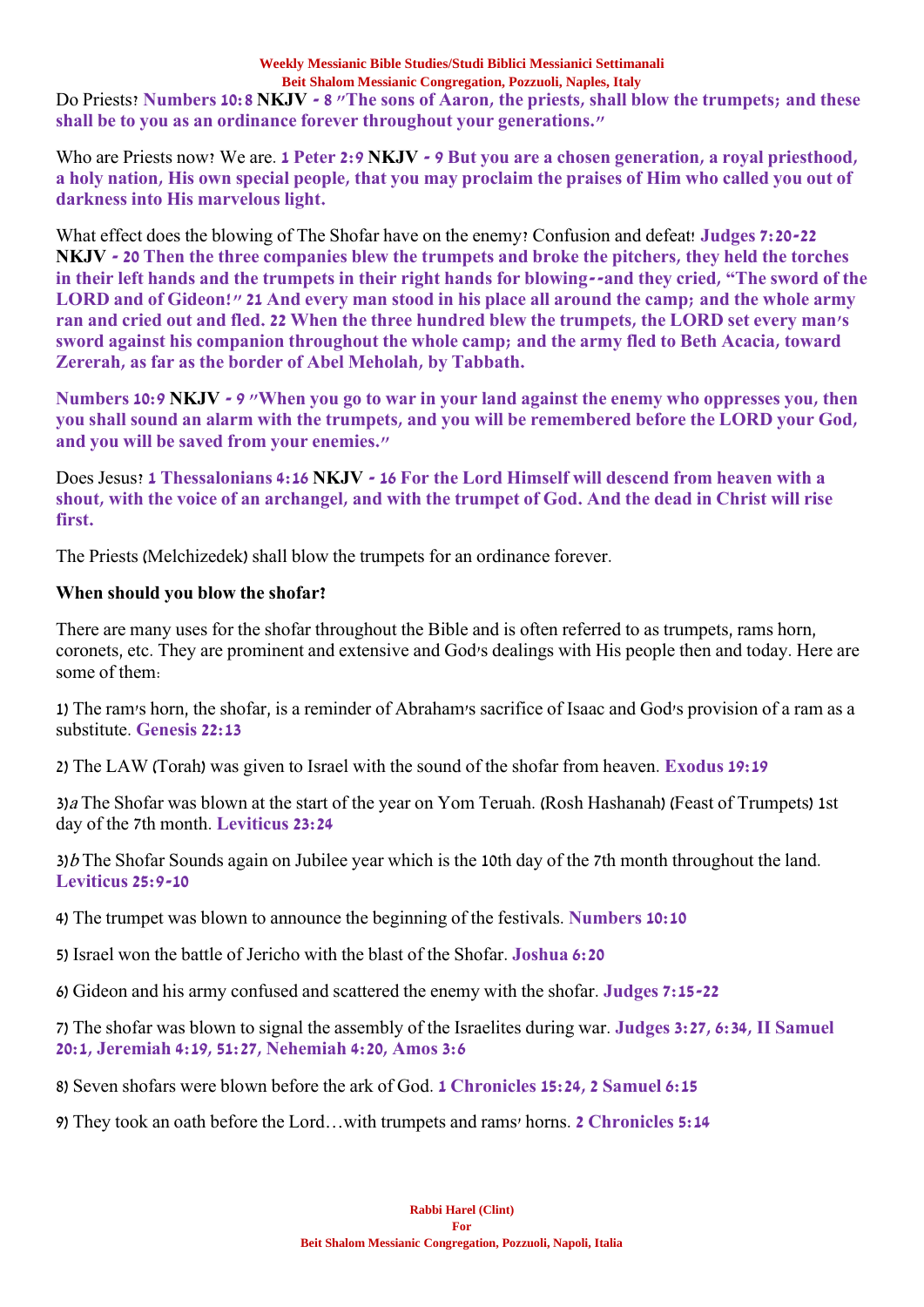- 10) The shofar was used for the coronation of kings. i.e. King Solomon. **I Kings 1:34, 39**
- 11) The shofar is a reminder that God is sovereign. **Psalm 47:5**
- 12) The shofar was blown to celebrate the new moon each month. **Psalm 81:1-3**

13) The shofar was used to accompany other musical instruments during temple ceremonies in Jerusalem and in praise and worship. **Psalm 98:6, 150:3-6**

- 14) The shofar will be blown at the time of the in-gathering of the exiles to Israel. **Isaiah 27:13**
- 15) The blowing of the shofar is a signal for the call to repentance. **Isaiah 58:1, Hosea 8:1**

16) Blown as a warning. **Ezekiel 33:3-6, Numbers 10:9, Isaiah 18:3**

- 17) The blowing of the shofar ushers in the day of the Lord. **Joel 2:1**
- 18) The shofar is blown to call the sacred assembly. **Numbers 10:3, Joel 2:15**
- 19) Israel will be advised of the advent of the Messiah with the sound of the shofar. **Zechariah 9:14, 16**
- 20) The shofar is sounded at the resurrection of the dead. **I Thessalonians 4:16**
- 21) The shofar (trumpet) is the sound of YHVH's voice. **Revelation 1:10**
- 22) John was taken up to Heaven in the Book of Revelation by the sound of the shofar. **Revelation 4:1**

23) Seven trumpets (shofars) are sounded when God judges the earth during the tribulation. **Revelation 8:9** Judaism concerns itself with the "three trumps". They are called the first trump, the last trump and the great trump.

The first trump was blown at Mount Sinai. The last trump is blown to signify the resurrection of the dead and may be blown on Rosh Hashanah. The great trump will signify the Second Coming of Yeshua and is blown at Yom Kippur.

According to other scholars, there are only two trumps, the first at Mount Sinai (**Exodus 19:19**) and the last (great) that is blown by YHVH (Yeshua) Himself at His return on Yom Kippur. (**Isaiah 27:13, Zechariah 9:14, Matthew 24:29-3I, 1st Thessalonians 4:16-17, 1st Corinthians 15:52**).

This instrument of warfare will help you and your church to SOUND THE ALARM. **Joel 2:1-28**

There are also prophetic assignments, sounds, and blasts that are done with the shofar. These are to be done as the Lord leads you. Obedience will release the power of God, angels, shifts in the spirit, even change the tide of a battle to bring victory over our enemies.

Example of the power of your shout in **2 Chronicles 20:1-32**.

**2 Chronicles 20:1-32 NKJV - 1 It happened after this that the people of Moab with the people of Ammon, and others with them besides the Ammonites, came to battle against Jehoshaphat. 2 Then some came and told Jehoshaphat, saying, "A great multitude is coming against you from beyond the sea, from Syria; and they are in Hazazon Tamar" (which is En Gedi). 3 And Jehoshaphat feared, and set himself to seek the Lord, and proclaimed a fast throughout all Judah. 4 So Judah gathered together to ask help from the Lord; and from all the cities of Judah they came to seek the Lord. 5 Then Jehoshaphat stood in the assembly of Judah and Jerusalem, in the house of the Lord, before the new**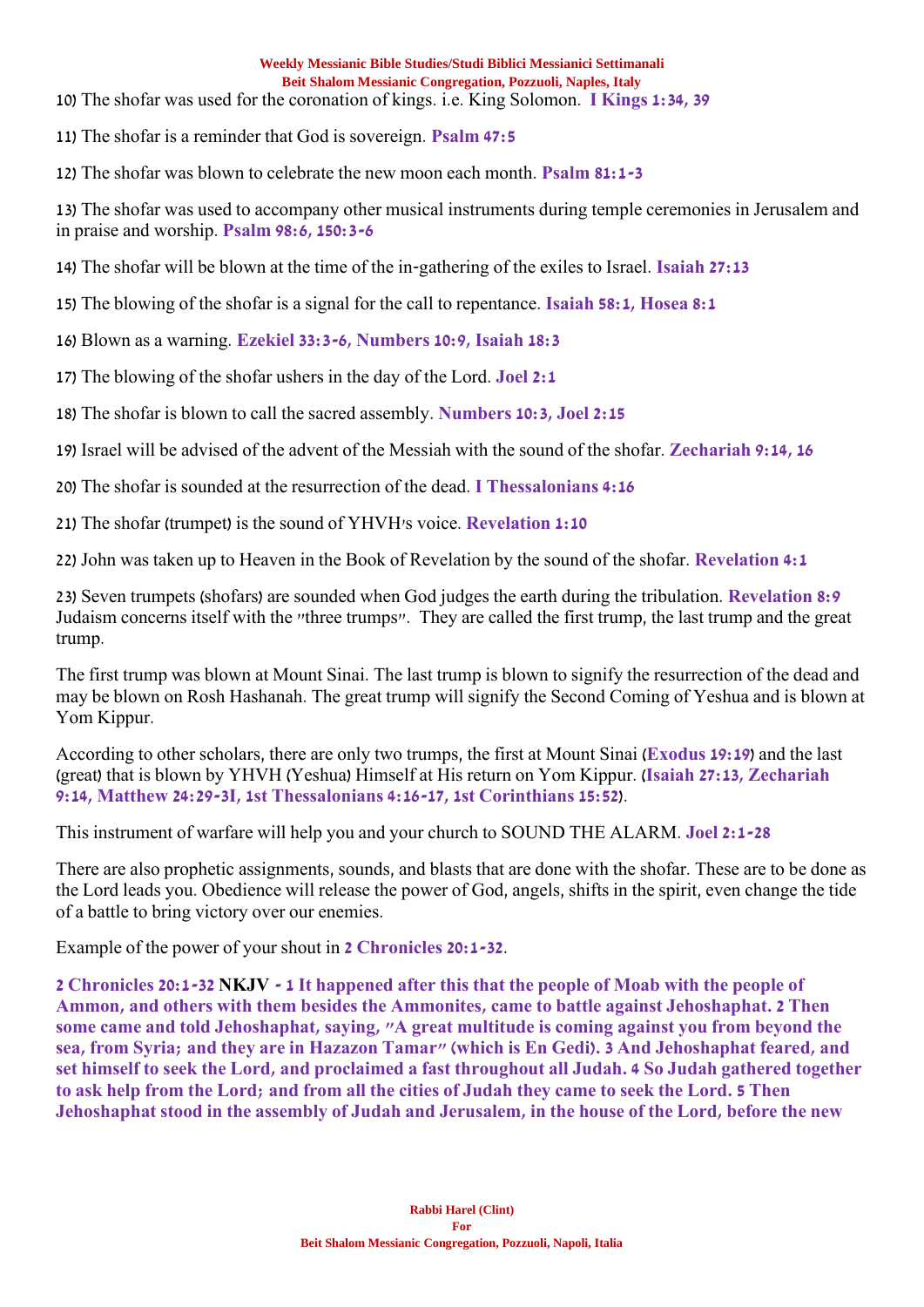**court, 6 and said: "O Lord God of our fathers, are You not God in heaven, and do You not rule over all the kingdoms of the nations, and in Your hand is there not power and might, so that no one is able to withstand You? 7 Are You not our God, who drove out the inhabitants of this land before Your people Israel, and gave it to the descendants of Abraham Your friend forever? 8 And they dwell in it, and have built You a sanctuary in it for Your name, saying, 9 'If disaster comes upon us, sword, judgment, pestilence, or famine, we will stand before this temple and in Your presence (for Your name is in this temple), and cry out to You in our affliction, and You will hear and save.' 10 And now, here are the people of Ammon, Moab, and Mount Seir whom You would not let Israel invade when they came out of the land of Egypt, but they turned from them and did not destroy them 11 here they are, rewarding us by coming to throw us out of Your possession which You have given us to inherit. 12 O our God, will You not judge them? For we have no power against this great multitude that is coming against us; nor do we know what to do, but our eyes are upon You." 13 Now all Judah, with their little ones, their wives, and their children, stood before the Lord. 14 Then the Spirit of the Lord came upon Jahaziel the son of Zechariah, the son of Benaiah, the son of Jeiel, the son of Mattaniah, a Levite of the sons of Asaph, in the midst of the assembly. 15 And he said, "Listen, all you of Judah and you inhabitants of Jerusalem, and you, King Jehoshaphat! Thus says the Lord to you: 'Do not be afraid nor dismayed because of this great multitude, for the battle is not yours, but God's. 16 Tomorrow go down against them. They will surely come up by the Ascent of Ziz, and you will find them at the end of the brook before the Wilderness of Jeruel. 17 You will not need to fight in this battle. Position yourselves, stand still and see the salvation of the Lord, who is with you, O Judah and Jerusalem! ' Do not fear or be dismayed; tomorrow go out against them, for the Lord is with you." 18 And Jehoshaphat bowed his head with his face to the ground, and all Judah and the inhabitants of Jerusalem bowed before the Lord, worshiping the Lord. 19 Then the Levites of the children of the Kohathites and of the children of the Korahites stood up to praise the Lord God of Israel with voices loud and high. 20 So they rose early in the morning and went out into the Wilderness of Tekoa; and as they went out, Jehoshaphat stood and said, "Hear me, O Judah and you inhabitants of Jerusalem: Believe in the Lord your God, and you shall be established; believe His prophets, and you shall prosper." 21 And when he had consulted with the people, he appointed those who should sing to the Lord, and who should praise the beauty of holiness, as they went out before the army and were saying: "Praise the Lord, For His mercy endures forever." 22 Now when they began to sing and to praise, the Lord set ambushes against the people of Ammon, Moab, and Mount Seir, who had come against Judah; and they were defeated. 23 For the people of Ammon and Moab stood up against the inhabitants of Mount Seir to utterly kill and destroy them. And when they had made an end of the inhabitants of Seir, they helped to destroy one another. 24 So when Judah came to a place overlooking the wilderness, they looked toward the multitude; and there were their dead bodies, fallen on the earth. No one had escaped. 25 When Jehoshaphat and his people came to take away their spoil, they found among them an abundance of valuables on the dead bodies, and precious jewelry, which they stripped off for themselves, more than they could carry away; and they were three days gathering the spoil because there was so much. 26 And on the fourth day they assembled in the Valley of Berachah, for there they blessed the Lord; therefore the name of that place was called The Valley of Berachah until this day. 27 Then they returned, every man of Judah and Jerusalem, with Jehoshaphat in front of them, to go back to Jerusalem with joy, for the Lord had made them rejoice over their enemies. 28 So they came to Jerusalem, with stringed instruments and harps and trumpets, to the house of the Lord. 29 And the fear of God was on all the kingdoms of those countries when they heard that the Lord had fought against the enemies of Israel. 30 Then the realm of Jehoshaphat was quiet, for his God gave him rest all around.**

### **The End of Jehoshaphat's Reign**

**31 So Jehoshaphat was king over Judah. He was thirty-five years old when he became king, and he reigned twenty-five years in Jerusalem. His mother's name was Azubah the daughter of Shilhi. 32 And**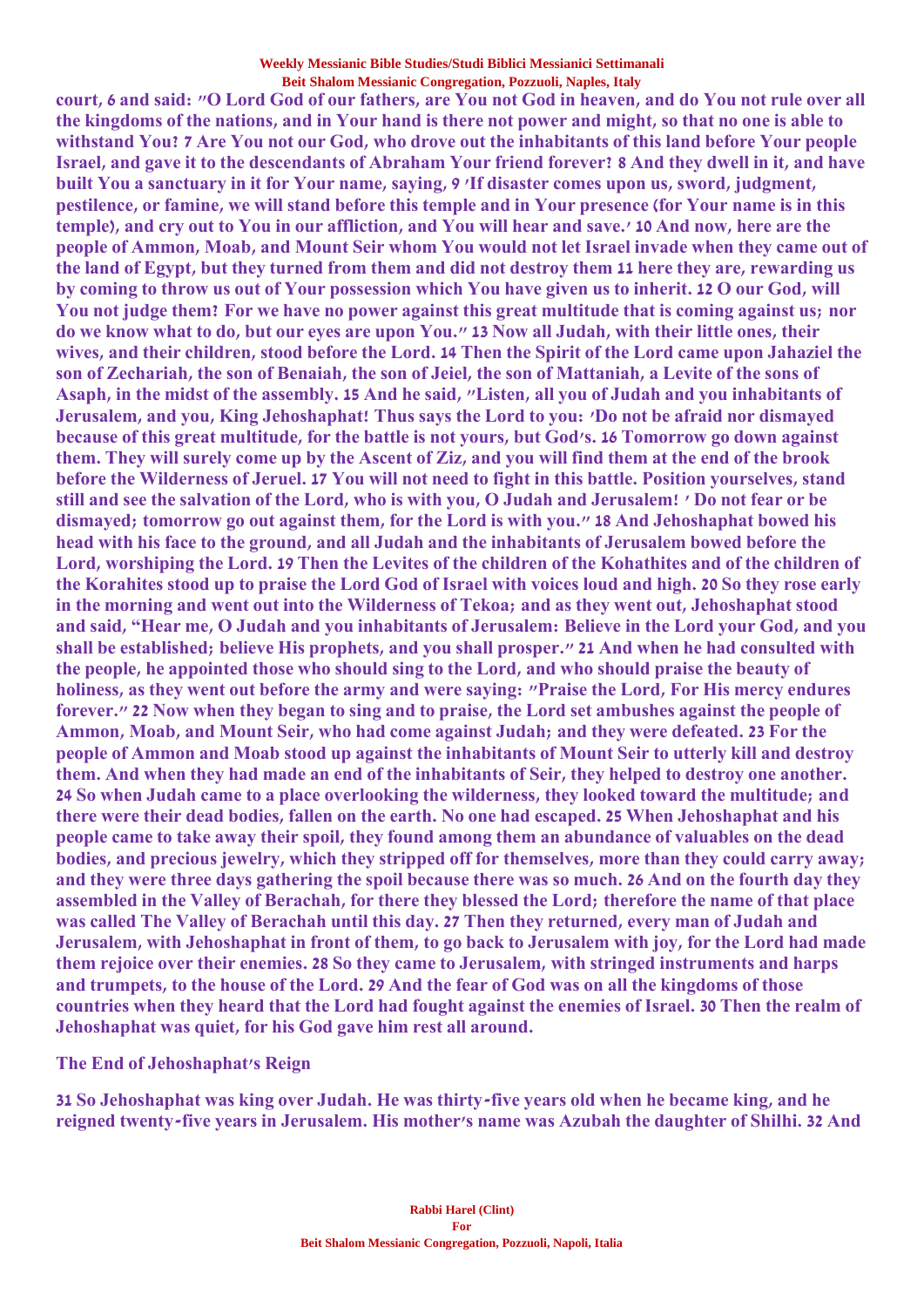## **he walked in the way of his father Asa, and did not turn aside from it, doing what was right in the sight of the Lord.**

Do you see the pattern? The king receives a bad report about enemy armies coming to destroy him and the people. The king and all the people humbled themselves before the Lord with corporate fasting and intercession. They waited upon the Lord for instruction. The Lord was faithful to hear their cries for help and responded with a strategy for them. This was a battle prepared for them! But before they could make a move they had to make a sound. Before they could go to the battle and possess their victory, a sound was required of them. What was that sound? A very loud shout from the priests!

The day before the battle took place they let out a battle cry that was a declaration to the enemy that the victory had already been secured! Sadly, they did not retain their victory permanently. They compromised and they began to unequally yoke themselves with unbelievers. Read below:

**2 Chronicles 20:32-37 NKJV 32 Jehoshaphat was a good king, following the ways of his father, Asa. He did what was pleasing in the LORD's sight. 33 During his reign, however, he failed to remove all the pagan shrines, and the people never fully committed themselves to follow the God of their ancestors. 34 The rest of the events of Jehoshaphat's reign, from beginning to end, are recorded in [The Record of Jehu Son of Hanani], which is included in [The Book of the Kings of Israel.] 35 Some time later King Jehoshaphat of Judah made an alliance with King Ahaziah of Israel, who was very wicked. 36 Together they built a fleet of trading ships at the port of Ezion-geber. 37 Then Eliezer son of Dodavahu from Mareshah prophesied against Jehoshaphat. He said, "Because you have allied yourself with King Ahaziah, the LORD will destroy your work." So the ships met with disaster and never put out to sea.**

There is a mantle and anointing being released to whoever wills to yield to it for shofar ministry. The Lord called me to this ministry in 2015. I knew nothing about the shofar, only that the sound of it moved me deeply in my spirit. I heard a few men sound theirs, but besides that I knew nothing. Though I knew nothing in the beginning, I did know the voice of God, so I followed His instructions on how and when to sound it. At first I would try to blow it, but with just one note, and not very well, so I started to pray for the Holy Spirit to blow through me and I would say "it's about you, not me." At that point, the sound was beautiful and I could get two notes. The effect would be different each time. The presence of the Holy Spirit could be felt, and there was a time when one person fell over on the 7<sup>th</sup> blast. Other times, I could not blow the shofar at all, and other times I would try to blow the shofar, but could not complete all of the blasts, especially if I tried to blow a blessing where God did not want to bless. I am still learning to hear the Holy Spirit to understand which blasts he wants me to do, which we will talk about later.

What is important is that sounding the shofar releases the frequency of the authority of God causing order to come out of chaos. It is a scientific fact that sound can alter DNA. How much more can the sound of God through His shofar restore and bring someone to wholeness? Blowing the shofar without making a sound, known as the breath of God, is just as powerful as sounding it. It can bring the resurrection power of God into the life of any person, place, thing, or situation that needs new life.

Shofars are also used to redeem land. The blast of the shofar under the direction of Yahweh Himself will bring an **Isaiah 45** breakthrough.

**Isaiah 45:1-25 NKJV - 1 "Thus says the Lord to His anointed, to Cyrus, whose right hand I have held to subdue nations before him and loose the armor of kings, to open before him the double doors, So that the gates will not be shut: 2 'I will go before you and make the crooked places straight; I will break in pieces the gates of bronze and cut the bars of iron. 3 I will give you the treasures of darkness and hidden riches of secret places, that you may know that I, the Lord, who call you by your name, am the God of Israel. 4 For Jacob My servant's sake, and Israel My elect, I have even called you by your name; I have named you, though you have not known Me. 5 I am the Lord, and there is no other; there is no God besides Me. I will gird you, though you have not known Me, 6 that they may know from the rising of the sun to its setting that there is none besides Me. I am the Lord, and there is no other; 7 I**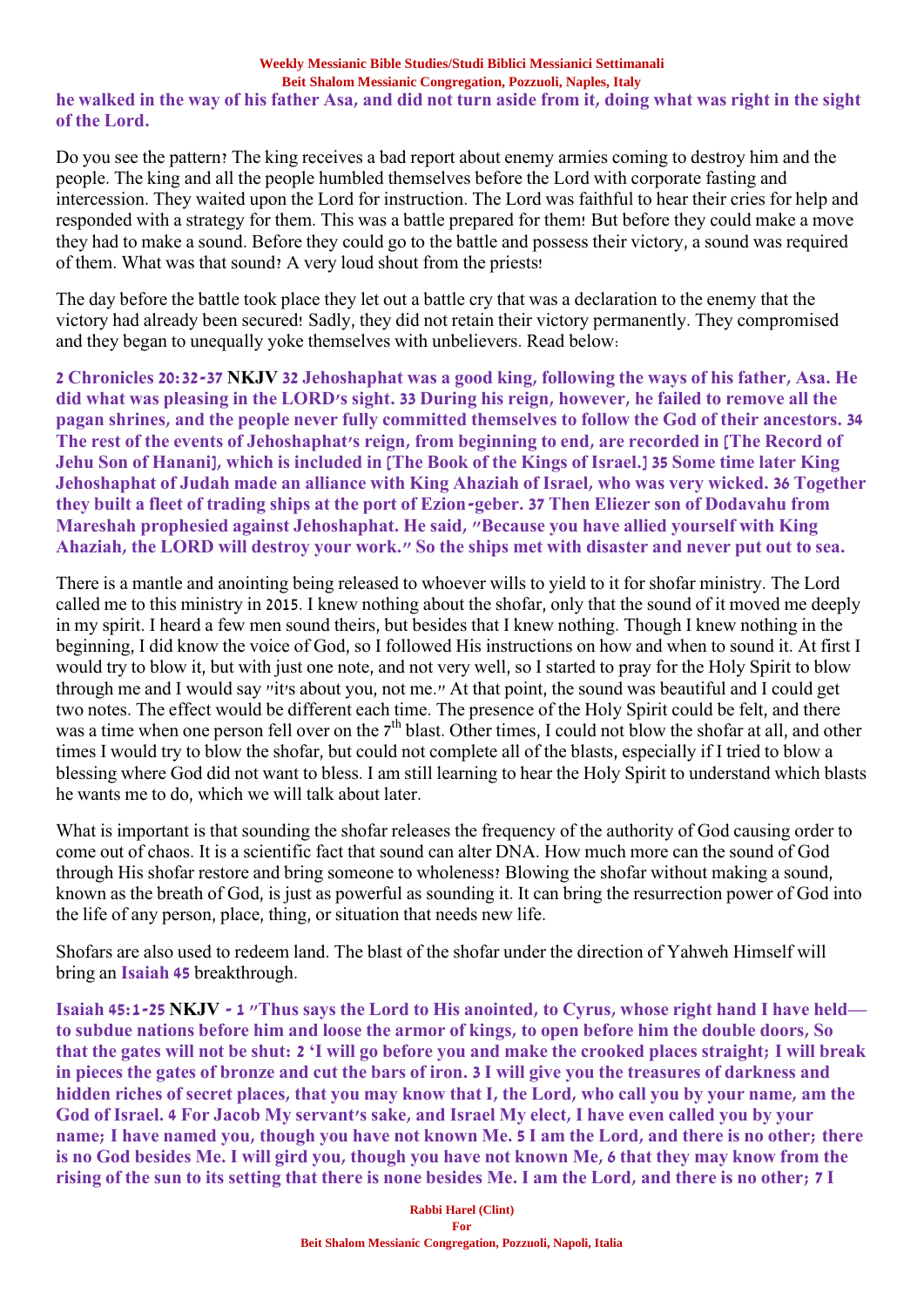**form the light and create darkness, I make peace and create calamity; I, the Lord, do all these things.' 8 "Rain down, you heavens, from above, and let the skies pour down righteousness; let the earth open, let them bring forth salvation, and let righteousness spring up together. I, the Lord, have created it. 9 "Woe to him who strives with his Maker! Let the potsherd strive with the potsherds of the earth! Shall the clay say to him who forms it, 'What are you making?' Or shall your handiwork say, 'He has no hands'? 10 Woe to him who says to his father, 'What are you begetting?' Or to the woman, 'What have you brought forth?'" 11 Thus says the Lord, the Holy One of Israel, and his Maker: "Ask Me of things to come concerning My sons; and concerning the work of My hands, you command Me. 12 I have made the earth, and created man on it. I—My hands—stretched out the heavens, and all their host I have commanded. 13 I have raised him up in righteousness, and I will direct all his ways; He shall build My city and let My exiles go free, not for price nor reward," Says the Lord of hosts. The Lord, the only Savior 14 Thus says the Lord: "The labor of Egypt and merchandise of Cush and of the Sabeans, men of stature, Shall come over to you, and they shall be yours; they shall walk behind you, they shall come over in chains; And they shall bow down to you. They will make supplication to you, saying, 'Surely God is in you, and there is no other; there is no other God.'" 15 Truly You are God, who hide Yourself, O God of Israel, the Savior! 16 They shall be ashamed and also disgraced, all of them; they shall go in confusion together, who are makers of idols. 17 But Israel shall be saved by the Lord with an everlasting salvation; you shall not be ashamed or disgraced forever and ever. 18 For thus says the Lord, who created the heavens, who is God, who formed the earth and made it, who has established it, who did not create it in vain, who formed it to be inhabited: "I am the Lord, and there is no other. 19 I have not spoken in secret, in a dark place of the earth; I did not say to the seed of Jacob, 'Seek Me in vain'; I, the Lord, speak righteousness, I declare things that are right. 20 "Assemble yourselves and come; draw near together, you who have escaped from the nations. They have no knowledge, who carry the wood of their carved image, and pray to a god that cannot save. 21 Tell and bring forth your case; yes, let them take counsel together. Who has declared this from ancient time? Who has told it from that time? Have not I, the Lord? And there is no other God besides Me, A just God and a Savior; There is none besides Me. 22 "Look to Me, and be saved, All you ends of the earth! For I am God, and there is no other. 23 I have sworn by Myself; the word has gone out of My mouth in righteousness, and shall not return, that to Me every knee shall bow, every tongue shall take an oath. 24 He shall say, 'Surely in the Lord I have righteousness and strength. To Him men shall come, and all shall be ashamed who are incensed against Him. 25 In the Lord all the descendants of Israel shall be justified, and shall glory.'"**

**Point:** Gideon and his 300 men defeated the enemy with shofars, torches, and clay pots. See the symbolism? Shofars (the sound of God), torches (Holy Spirit), clay pots (earthen vessels). The sound of their shofars confused and terrified Gideon's enemies.

When the Angel of the Lord visited Gideon and told him that he would be valiant victor over the enemies of Israel he couldn't receive it at first. The Lord had to reveal it to him by the Spirit for Gideon to get it and when he got it Gideon sowed an offering into that Word. That offering produced a harvest for him. It secured his victory and it was a great victory. The Lord visited the enemy in a dream (**Job 33:13-16**) and gave him the interpretation. The minute these two guys opened their mouths and uttered what God revealed to one in a dream and the other the interpretation of the dream, it was established and the angels were activated to bring the word to pass. **Psalm 103**

**Psalm 103:17-22 NLT - 17 But the love of the LORD remains forever with those who fear him. His salvation extends to the children's children 18 of those who are faithful to his covenant, of those who obey his commandments! 19 The LORD has made the heavens his throne; from there he rules over everything. 20 Praise the LORD, you angels, you mighty ones who carry out his plans, listening for each of his commands. 21 Yes, praise the LORD, you armies of angels who serve him and do his will! 22 Praise the LORD, everything he has created, everything in all his kingdom. Let all that I am praise the LORD.**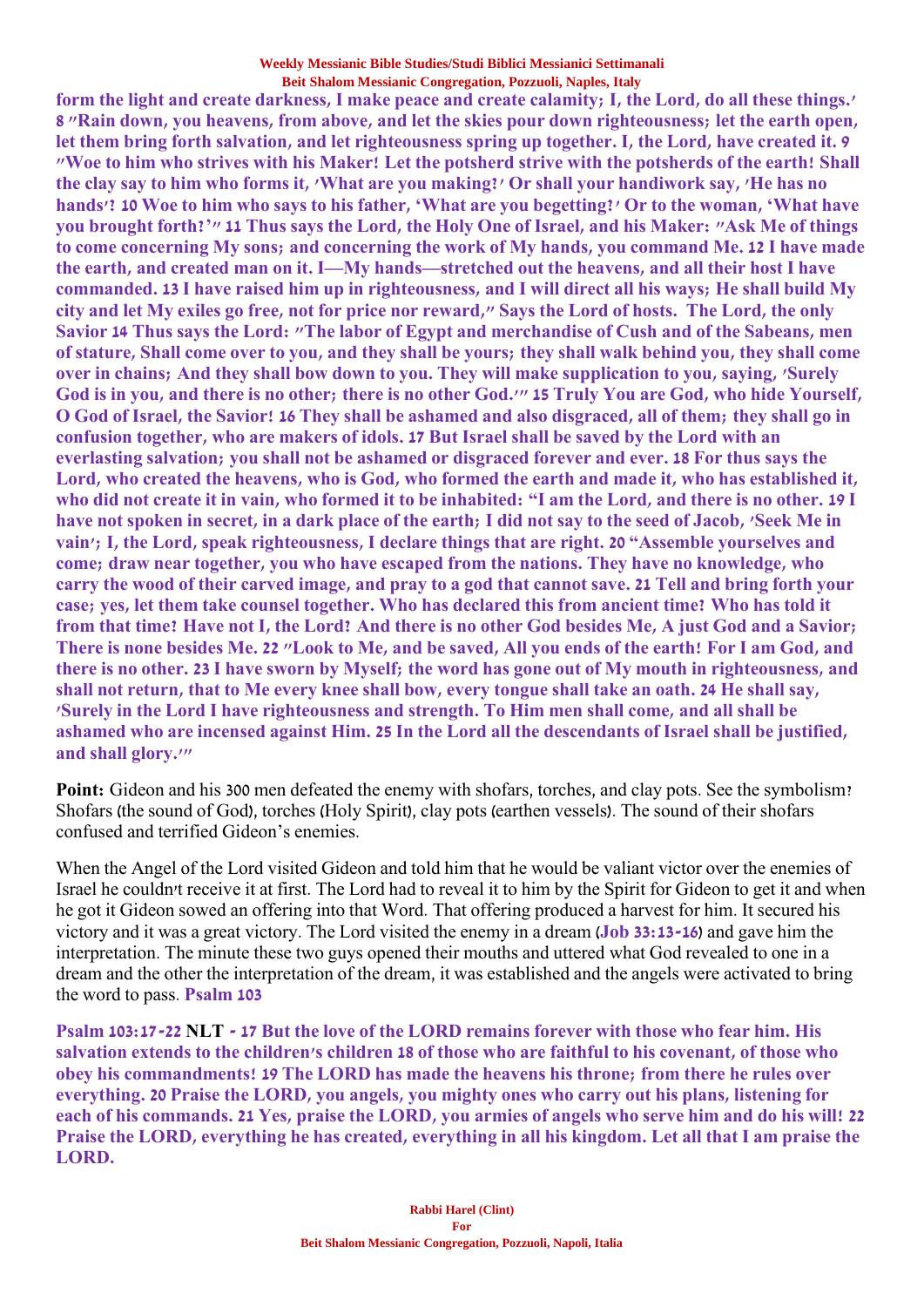God has given us the game plan that He has for us this year to secure our victories and rewards. There are rewards God has brought with Him for this year. You have been called and chosen and ordained to bear fruit this year.

Judicial Seats in the Courts of Heaven are waiting to be filled.

After the midterm elections, God began to impress on many intercessors to enter into the courts of heaven to seek justice. This is the time for justice to come to the believers, but also to Israel, and the earth meaning the creation of God is crying out for justice. We are to begin to seek justice for ourselves, families, the people of God, etc.

There is a story of a man who, just before the midterm election, received a summons for jury duty. It just happened to be the day after the midterm elections. Not thinking much about it since he had never been chosen to be in a pool of potential jurors except the previous time he was summoned before this time, and he had have never sat on a jury. He not only was summoned, but was also selected to sit on the jury panel. As the people were being led to the entrance of the courthouse, there in front as they were about to walk up the stairs to the entrance was a gentleman blowing his trumpet in front of the courthouse! He was actually playing a coronet!

The case? Arson and insurance fraud. The accused adamantly denied he did it even though the prosecutors produced a video where he is clearly seen setting the fire. This man was the alternate juror so he actually did not get to participate in the actual deliberation. He did sit through the whole case and then was required to be locked in a room by himself while the jury panel deliberated the case. The point is this, he quickly realized there was witchcraft and sorcery being used to influence the case so that this person would be found innocent. The Lord had him there solely to intercede over the jurors to keep them free of the witchcraft and it was powerful magic. They actually began to argue about not really being sure it was the guy in the video. Needless to say the symbolism in the case is that after he was shown what was really happening, he was locked away, set apart, to intercede during the deliberation to secure the justice that was due in this case.

During the time this man sat on the panel he also received a powerful word for the judge presiding over the case and the sheriff deputy in the court. He was able to deliver the words personally and even pray for the judge and sheriff privately. The judge even contacted him later and asked if he would send her an email repeating the things he prophesied over her.

What is the Lord saying through all of this? I am summoning My people into the courts of heaven to seek justice and you will find audience with the Judge of Heaven and Earth and you will have influence on Him to move on behalf of the petitions you are called to bring before Him.

We have favor and influence with the King of kings and the Lord of lords! But we have to answer the call to appear in His courts! Will you answer the jury summons being released from heaven's court? The Judge is seeking to seat a panel of heavenly jurors to deliberate cases being brought before Him by the accuser of the brethren. There is a call to be conformed to heaven's jury panel to decree justice. You are being presented with an opportunity to receive a badge (mantle) giving you full legal authority to give justice where justice is due.

This court was located on the 40th floor.

About the previous jury summons: The previous time was interesting also. This man was selected to be on the jury pool, but when he got to the courtroom to be interviewed the sheriff told the group to enter and sit only on the right side of the courtroom. No one should be sitting on the left side. He said, again, I do not want to see one person sitting on the left side of the courtroom. Did I make myself clear? The man was last in line so when he entered and was about to sit on the right side as he instructed the sheriff stopped him and said – Not you. You're special. You must sit on the left side by yourself. The man thought he was joking because he was smiling and the whole group in the courtroom began laughing at him, but he was serious. He asked why and he said, because you are special and must be separated from the others. The man just stood there not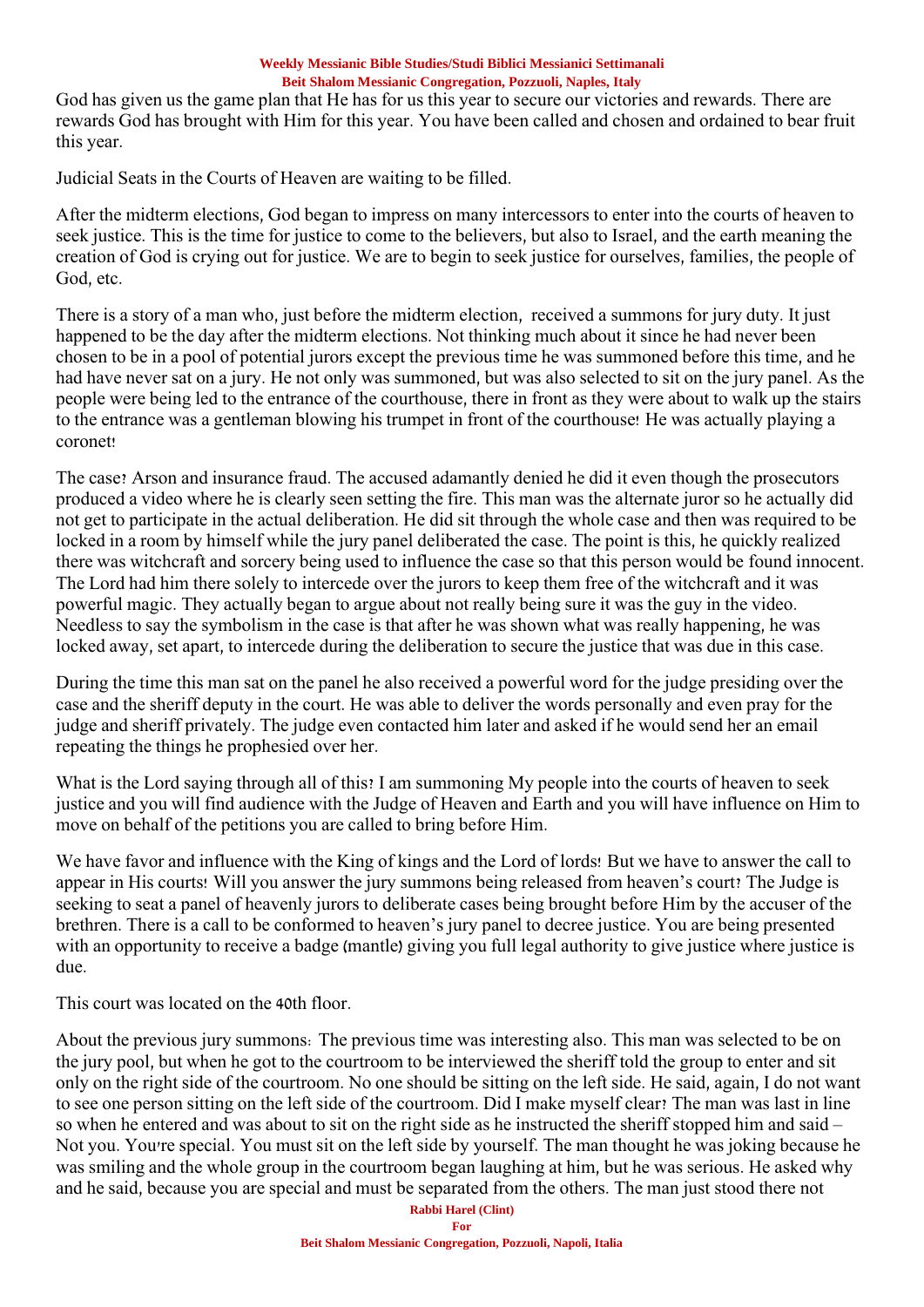knowing if the sheriff was actually serious or joking. Still smiling he said, please sit, on the left by yourself. Later, on his way home, the Lord began showing him the symbolism in being instructed by the sheriff to sit set apart from the others which is this - there is a call for believers to rise into positions of authority in the courts of heaven that will require a sanctified life of holiness. It will require a life so set apart from the world that you may be mocked or considered a self-righteous at times for not siding (sitting) on the same side everyone else is on. The man still wondered afterwards if the sheriff knew the Lord and was flowing prophetically to know to sit him apart from everyone and to say he was different from the rest. Just then the Lord spoke to him about the sheriff and said the following mind blowing words – About the Sheriff, if you can receive it, I AM He who set you apart in the courtroom.

Let me interpret the symbolism in these stories about the jury summons. The previous jury summons represented a call for positions of authority to be filled in the courts of heaven. There are vacancies in the courts coming soon because of many mighty men and women of God going home this season. There are many potentials on God's list for consideration but only those who answer the call and are obedient to come out from among anything worldly, including in the church, would give authority to be seated in courts of heaven. The recent jury summons and being picked to be on the jury panel represents the season we are in currently. There are many who were called and have now been chosen by the Lord, handpicked, to receive a seat of authority and charge over His courts. They are those who found the secret place and are hidden in His shadow. There are no public celebrations or announcements of their appointments because they prefer that He, Yeshua, gets all the glory.

**Romans 8:27-34 NKJV - 27 Now He who searches the hearts knows what the mind of the Spirit is, because He makes intercession for the saints according to the will of God. 28 And we know that all things work together for good to those who love God, to those who are the called according to His purpose. 29 For whom He foreknew, He also predestined to be conformed to the image of His Son, that He might be the firstborn among many brethren. 30 Moreover whom He predestined, these He also called; whom He called, these He also justified; and whom He justified, these He also glorified. 31 What then shall we say to these things? If God is for us, who can be against us? 32 He who did not spare His own Son, but delivered Him up for us all, how shall He not with Him also freely give us all things? 33 Who shall bring a charge against God's elect? It is God who justifies. 34 Who is he who condemns? It is Christ who died, and furthermore is also risen, who is even at the right hand of God, who also makes intercession for us.**

We have been predestined to be conformed to His image. What is it? Seated at the right-hand of the Father making intercession for the saints, and He has raised us up together, and made us sit together in heavenly places in Christ Jesus: You are seated in Him in heavenly places far above all principalities, dominions.

What are we supposed to do in the courts? Speak on behalf of those who cannot speak for themselves, who have no voice.

**Proverbs 31:1-9 NKJV - 1 The words of King Lemuel, the utterance which his mother taught him:2 What, my son? And what, son of my womb? And what, son of my vows? 3 Do not give your strength to women, nor your ways to that which destroys kings. 4 It is not for kings, O Lemuel, it is not for kings to drink wine, nor for princes intoxicating drink; 5 lest they drink and forget the law, and pervert the justice of all the afflicted. 6 Give strong drink to him who is perishing, and wine to those who are bitter of heart. 7 Let him drink and forget his poverty, and remember his misery no more. 8 Open your mouth for the speechless, in the cause of all who are appointed to die. 9 Open your mouth, judge righteously, and plead the cause of the poor and needy.**

It is important to understand what I am about to say. The Lord is going to begin dealing with us about things we must lay down in order to operate in what He is calling us to walk in. We will not walk in the courts of heaven if we are not willing to be cleansed of any idols in our lives and live a life set apart from the world. Remember Jehoshaphat?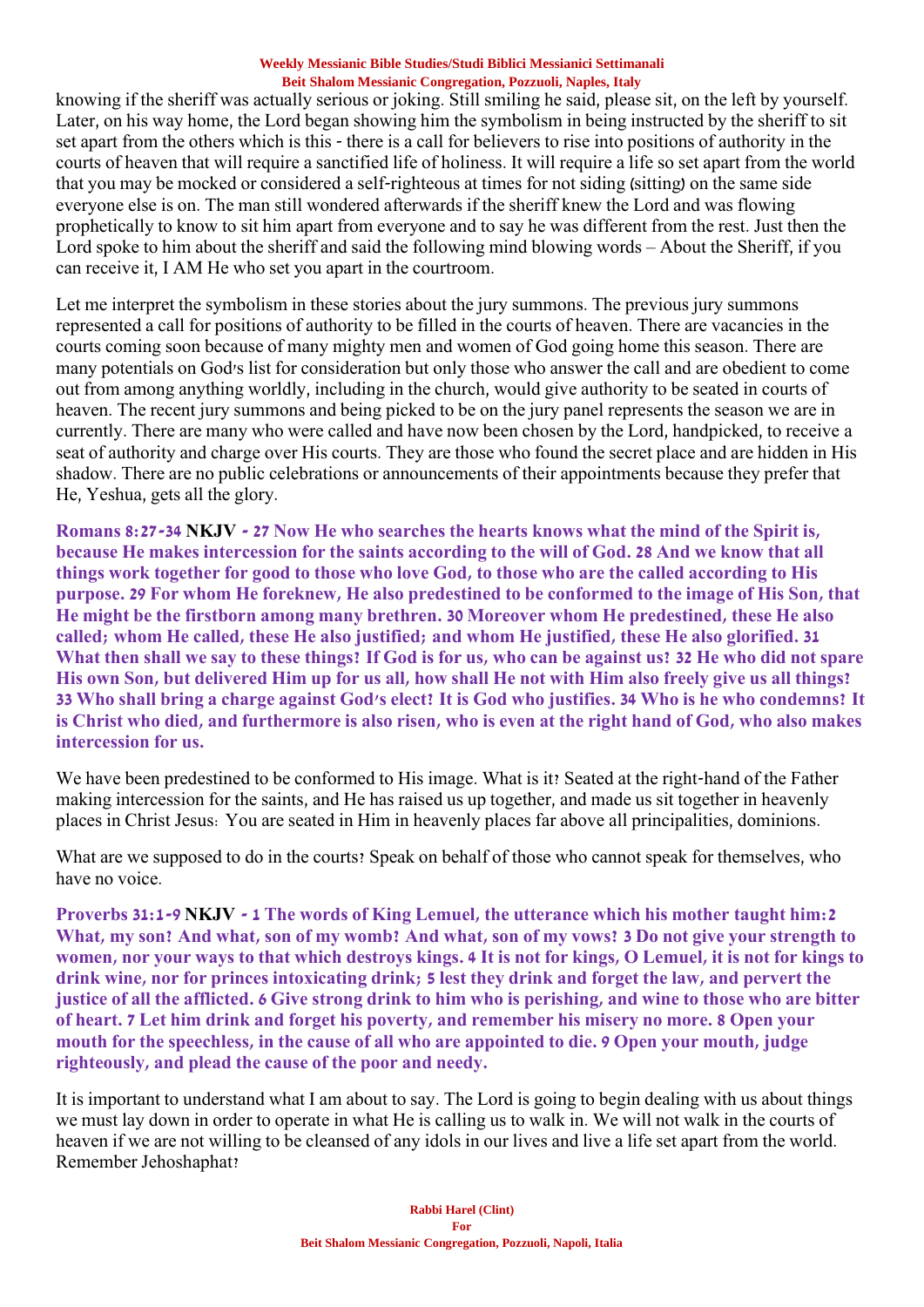**Jude 1:20-23 NKJV - 20 But you, beloved, building yourselves up on your most holy faith, praying in the Holy Spirit, 21 keep yourselves in the love of God, looking for the mercy of our Lord Jesus Christ unto eternal life. 22 And on some have compassion, making a distinction; 23 but others save with fear, pulling [them] out of the fire, hating even the garment defiled by the flesh.**

**Jude 1:20-23 NLT - 20 But you, dear friends, must build each other up in your most holy faith, pray in the power of the Holy Spirit, 21 and await the mercy of our Lord Jesus Christ, who will bring you eternal life. In this way, you will keep yourselves safe in God's love. 22 And you must show mercy to those whose faith is wavering. 23 Rescue others by snatching them from the flames of judgment. Show mercy to still others, but do so with great caution, hating the sins that contaminate their lives.**

**Point:** Sounding the shofar is a form of prayer/intercession. It is the breath of God. If there is a breath, there is a voice. Elijah was a man. He prayed fervently and his prayers were influential even over the atmosphere and elements. This year God will begin to release the spirit of Elijah through the shofars.

**James 5:16-20 NLT - 16 Confess your sins to each other and pray for each other so that you may be healed. The earnest prayer of a righteous person has great power and produces wonderful results. 17 Elijah was as human as we are, and yet when he prayed earnestly that no rain would fall, none fell for three and a half years! 18 Then, when he prayed again, the sky sent down rain and the earth began to yield its crops. 19 My dear brothers and sisters, if someone among you wanders away from the truth and is brought back, 20 you can be sure that whoever brings the sinner back will save that person from death and bring about the forgiveness of many sins.**

There was a man and his mother who went out in the backyard and sounded their shofars. They were supposed to have 100% chance of rain all day today and some rain Sunday. There was no rain that day, only beautiful sunny skies.

Not only will we have influence over the atmosphere and elements, but we will have influence over the nations concerning winning souls and reconciling others back to God. If we pray fervently as Elijah did, God will rain down righteousness and bring many souls into the kingdom.

**Job 22:27-30 NKJV - 27 "You will make your prayer to Him, He will hear you, and you will pay your vows. 28 You will also declare a thing, and it will be established for you; so light will shine on your ways. 29 When they cast you down, and you say, 'Exaltation will come!' Then He will save the humble person. 30 He will even deliver one who is not innocent; yes, he will be delivered by the purity of your hands."**

**Job 22:27-30 NLT - 27 "You will pray to him, and he will hear you, and you will fulfill your vows to him. 28 You will succeed in whatever you choose to do, and light will shine on the road ahead of you. 29 If people are in trouble and you say, 'Help them', God will save them. 30 Even sinners will be rescued; they will be rescued because your hands are pure. "**

**What do we all need to do?** Declare **Jeremiah 51** over everyone. Anoint everyone and the shofars. Then everyone individually as a prophetic act to activate the mantle and anointing God is releasing to us for shofar ministry this year to sound or shout for the sealing of it.

**Jeremiah 1:5; 9-10 NKJV - 5 "Before I formed you in the womb I knew you; before you were born I sanctified you; 9 Then the LORD put forth His hand and touched my mouth, and the LORD said to me: "Behold, I have put My words in your mouth. 10 See, I have this day set you over the nations and over the kingdoms, to root out and to pull down, to destroy and to throw down, to build and to plant."**

Basically, to judge the ungodly, and to seek justice for the oppressed.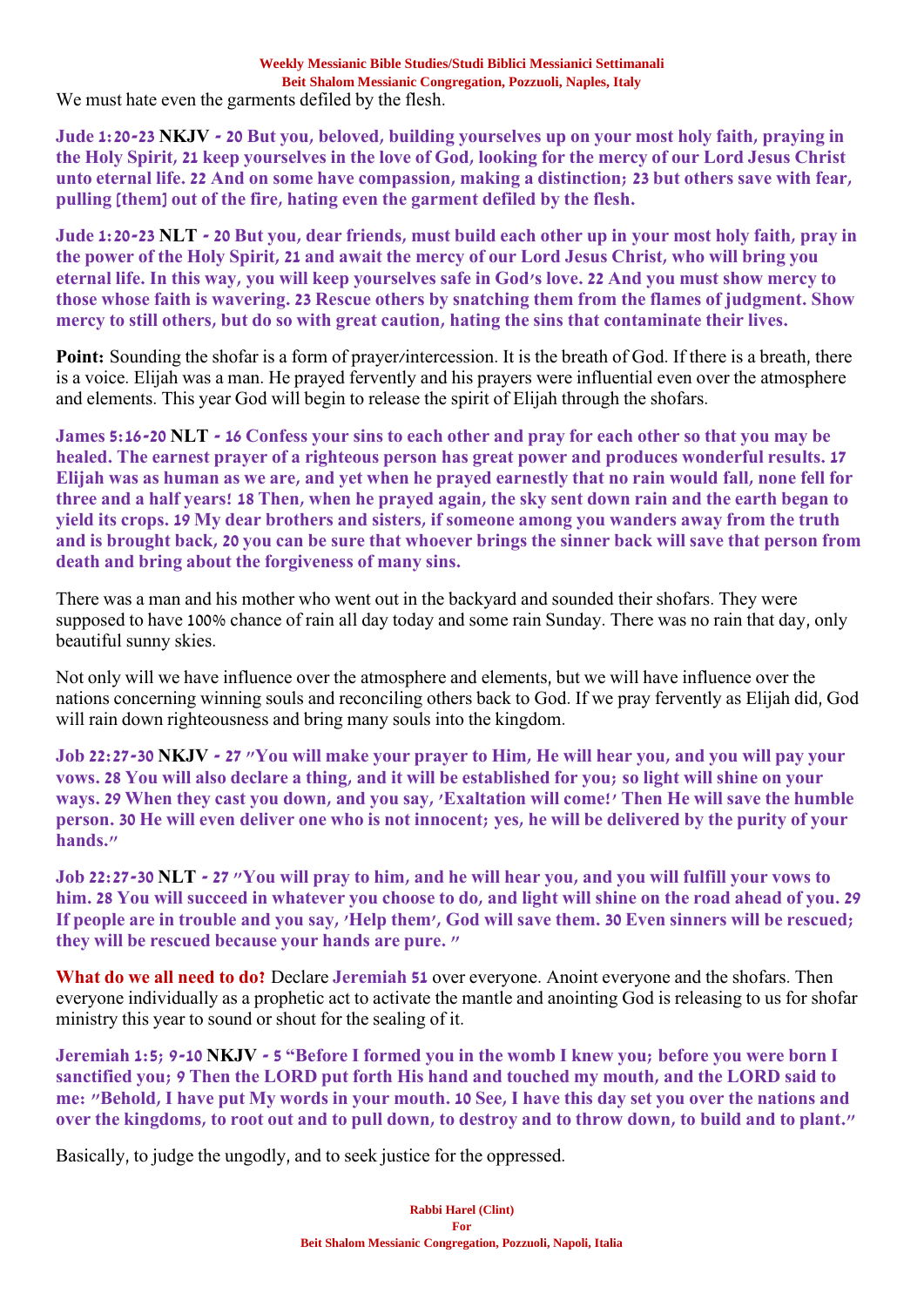**Receive this blessing:**

### **The Lord bless you and keep you; The Lord make His face shine upon you, And be gracious to you; The Lord lift up His countenance upon you, And give you peace. In the name of Yeshua the Messiah, the Prince of Peace, Shalom.**

Shalom, Rabbi Harel (Clint) and Rebbetzin Gabriella Frye Beit Shalom Messianic Congregation, Pozzuoli, Naples, Italy

## **(Italiano)**

# **Lo Shofar, L'Arma Preferita di Hashem (Dio)**

Preparati, perché sta arrivando un assalto furioso di inganno che svierà molti credenti in Yeshua (Il Messia, Il Cristo). Sta arrivando una tempesta di inganno da parte dell'Anti-Cristo (Anti-Messia) e una volta che colpirà sarà troppo tardi per molti che non si sono preparati in preghiera e interceduto gli uni per gli altri per attraversare la tempesta provocata da Satana con chiarezza nella mente. Coloro che non prestano attenzione a questa parola profetica saranno accecati dal diluvio dell'inganno provocato dall'Anti-Messia (Anti-Cristo) che si sta preparando a scatenare sulle masse. Dall'Anti-Messia (Anti-Cristo) la chiama la loro "cosa nuova" che causerà la morte di "cose vecchie". È una perversione della verità biblica.

Non temere, resisterai e non soccomberai alla tempesta di inganno deliberata dai poteri politici usati dall'Anti-Messia (Anti-Cristo) che utilizza mezzi occulti e satanici per manipolare le masse. Questa "cosa nuova" è una tragedia per tutte le nazioni, ma è gestita da agenti che agiscono a livello globale. I media, l'intrattenimento, i social media, le frequenze sonore e le droghe che portano eccitamento e divertimento saranno impiegati con l'utilizzo di tecnologie non precedentemente note al pubblico, né all'uomo in questa "nuova cosa". I programmi utilizzati e gli algoritmi sono di natura demoniaca e verranno implementati senza realmente sapere quali saranno gli effetti finali perché non sono mai stati usati prima d'ora. Questi apriranno porte e percorsi che non sono stati pensati per essere aperti.

L'obiettivo principale di questa tempesta di inganno saranno colpiti i miei profeti, intercessori ed esecutori di alleanze in me. Sei una minaccia per questi agenti mondiali della "cosa nuova" e sarai definito nemico dello stato poiché essi tremano all'udire le tue parole. Essi sentono il grido del Re dei re essere rilasciato attraverso di te, intercessore. Sei stato un servo efficace, lavorando molto e facendo avanzare il mio regno. Pertanto, non temere, non ti lascerò né ti abbandonerò, ma ti aiuterò e ti libererò dalla tempesta di inganno dell'Anti-Messia (Anti-Cristo), dice il Signore.

Te lo dico ora prima che accada e quando accadrà, ti farò diventare intercessore, forte nella Mia saggezza e nel potere della Mia potenza. Diventerai come una slitta con i denti aguzzi. Aumenterò la tua comprensione e il tuo discernimento per comprendere ciò che il nemico sta segretamente cospirando di fare, e tu batterai e distruggerai le strategie del nemico volte a ingannare le masse, e le renderai come una pula.

Rilascerò i miei intercessori per rimproverare preventivamente le tempeste dell'inganno e farli dissipare. Lo Spirito di Dio è ora sospeso sopra la faccia del profondo. La profondità sta chiamando alla profondità. I miei intercessori stanno per aprire i cieli sulle masse e far venire chiarezza in questa grande nazione.

Il punto è che la Pula è facilmente spazzata via dal vento.

**Rabbi Harel (Clint) Daniele 2:35 LND - "Allora il ferro, l'argilla, il bronzo, l'argento e l'oro furono frantumati insieme e diventarono come la pula sulle aie d'estate; il vento li portò via e di essi non si trovò più alcuna traccia. Ma la pietra che aveva colpito l'immagine diventò un grande monte, che riempì tutta la terra".**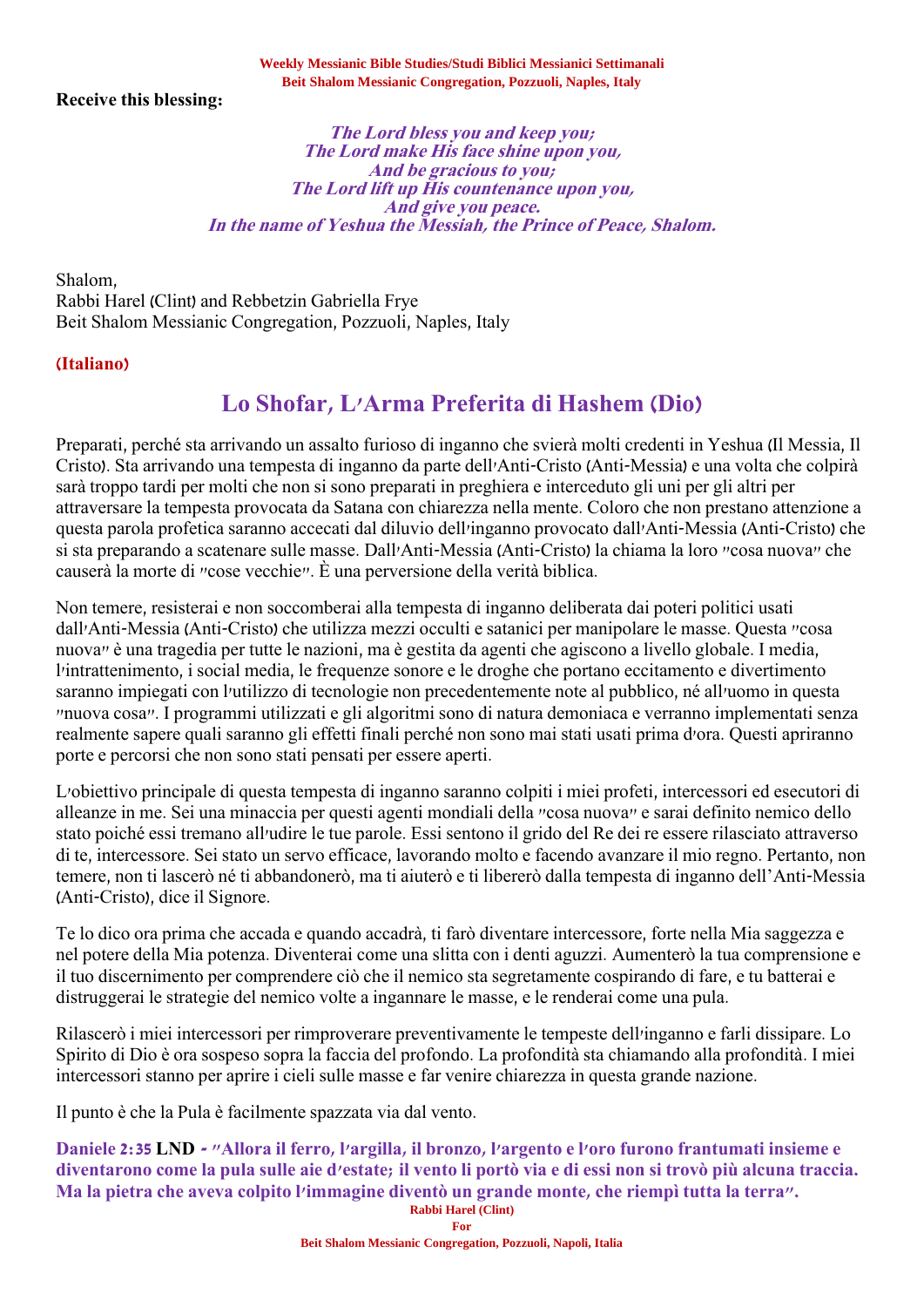## **Giovanni 3:8 LND - "Il vento soffia dove vuole e tu ne odi il suono, ma non sai da dove viene né dove va, così è per chiunque è nato dallo Spirito".**

Il nemico potrebbe usare le vie aeree, i media, le frequenze sonore, le vibrazioni, ecc. Per cercare di distruggere il popolo di Hashem (Dio) e tutta la Sua creazione, ma Hashem (Dio) ha l'ultima parola e farà l'ultimo suono che Satana e il suo regno delle tenebre non hanno mai sentito!

**Puoi vedere ciò che sto dicendo? Stai percependo perché questa sera è una speciale? La Parola del Signore viene da te dicendo: Sorgete e risplendete miei shofar e miei guerrieri urlanti! Rilasciate il suono che spezzerà il potere del regno oscuro. Distruggete ogni falso sistema che viene rilasciato attraverso tecniche e artigianato. Siete le mie slitte trebbianti a denti aguzzi. Vi do l'autorità, l'autorità legale, per renderli come una pula per essere spazzati via dalle Vostre urla e dal suono degli shofar!**

**Hai bisogno di vittoria? È così che ottieni la vittoria quest'anno! Dovrai prenderne possesso!**

# **Hai bisogno di libertà? È così che ottieni la tua libertà quest'anno! Dovrai prenderne possesso!**

Quest'anno ci sono battaglie preparate per te. Sì, le battaglie sono state preparate per te. Battaglie che richiedono di emettere un suono prima ancora di pensare di fare una mossa. Le battaglie preparate per te sono già state vinte! Questo sarà il suono richiesto per possedere le vittorie preparate per te quest'anno.

## **Salmi 150 LND**

**1 Alleluia, lodate DIO nel suo santuario, lodatelo nel firmamento della sua potenza.**

- **2 Lodatelo per i suoi portenti, lodatelo secondo la sua grandezza.**
- **3 Lodatelo col suono della tromba, lodatelo con l'arpa e con la cetra.**
- **4 Lodatelo col tamburello e con la danza, lodatelo con strumenti a corda e a fiato.**
- **5 Lodatelo con cembali risonanti, lodatelo con cembali squillanti.**
- **6 Ogni cosa che respira lodi l'Eterno. Alleluia.**

# **Secondo il Salmo 150 la lode e l'adorazione iniziano con il suono dello shofar.**

Questo studio si chiama**: "Lo Shofar, l'arma preferita di Hashem (Dio) per il prossimo anno!"**

# **Sei l'arma preferita di Hashem (Dio). Quest'anno sarai il Suo shofar urlante!**

**Geremia 51:20-24 LND - 20 "Tu sei per me un martello, uno strumento di guerra, con te schiaccerò le nazioni, con te distruggerò i regni; 21 con te frantumerò cavallo e cavaliere, con te frantumerò carro e cocchiere; 22 con te frantumerò uomo e donna, con te frantumerò vecchio e fanciullo, con te frantumerò giovane e vergine; 23 con te frantumerò il pastore e il suo gregge, con te frantumerò il contadino e il suo paio di buoi, con te frantumerò governatori e magistrati. 24 Ma io ripagherò Babilonia e tutti gli abitanti della Caldea per tutto il male che hanno fatto a Sion sotto i vostri occhi". dice l'Eterno."**

Comprendere lo shofar, il suo scopo e quando suonare la Tromba o Shofar.

La parola Sho'far è Ebraica. Nelle Bibbie moderne viene principalmente chiamata tromba. In generale ci sono molti suoni emessi dallo shofar. I suoni variano con il salmista, i musicisti sono in grado di suonare diverse note musicali. Phil Driscoll è un noto salmista che può suonare lo shofar come una tromba con diverse note. Alcune persone possono suonare due shofar contemporaneamente.

Nella tradizione Ebraica ci sono quattro diversi suoni emessi dallo Shofar. Ogni suono significa qualcosa di diverso:

TE'KI'AH – un lungo suono con una o due note. Lode / Culto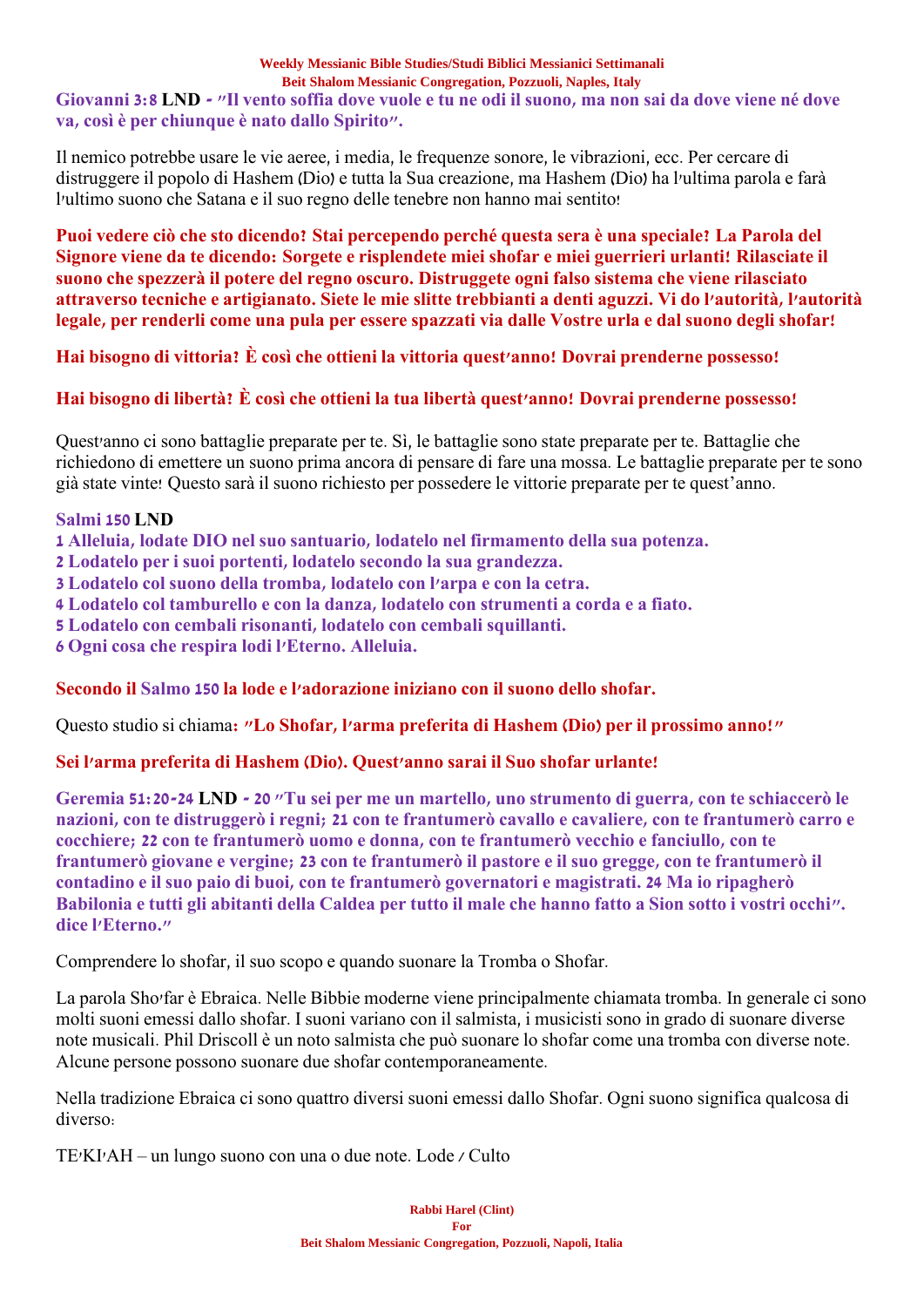SH'VA'RIM - 3 colpi medi, due toni ciascuno. Pentimento / Rottura

TE'RU'AH - 9 brevi colpi staccato. Guerra e Vittoria

TE'KI'AH GE'DOH: un suono molto lungo. È la nota giubilare estesa fino a quando si può, e rappresenta il grande ultimo suono di tromba quando il Signore ritorna come Re quando noi che siamo salvati riceviamo nuovi corpi e siamo guariti. Anche usato per invocare Hashem (Dio). Un ringraziamento per la Sua Misericordia / Bontà / Redenzione.

La parola tromba è menzionata nella Bibbia più di 70 volte. Ai nostri giorni, c'è un crescente interesse per i suoni e gli usi dello shofar. È un fenomeno mondiale. In realtà, è un movimento dello Spirito. Se sei mai stato in Israele, hai visto persone da tutto il mondo acquistare e suonare lo shofar in tutto Israele, per quanto Abraham potesse guardare a nord, sud, est e ovest, puoi vedere e sentire gli shofar suonati da persone di tutto il mondo.

Pensaci. Persone da tutto il mondo acquistano shofar in Israele e li riportano nei loro paesi. Questo è successo da anni a anni! Ora Hashem (Dio) sta per riversare la Sua unzione sulla terra affinché gli intercessori vengano attivati per rilasciare soprannaturalmente il suono del cielo sulla terra. Non esiste frequenza o onde sonore, vibrazioni, algoritmo in grado di resistere al suono che Hashem (Dio) sta per donarti ungendoti questa sera! Nemmeno la rete 5G sarà in grado di resistere al soffio delle narici di HaShem (Dio) proveniente dai vostri shofar e dalle grida di vittoria!

## **Perché dovremmo suonare lo shofar oggi?**

Siamo chiamati ad adorare - Tekiah **https://youtu.be/CJr9t7YJ4uQ**

Siamo chiamati al Pentimento e alla Rottura del giogo satanico su di noi e sulle nazioni- Shvarim **https://youtu.be/-dp2Vh5Ljc8**

Siamo chiamati a fare Guerra & Celebrazione/Vittoria - Teruah **https://youtu.be/zrw-\_ZJCYTs**

Siamo chiamati alla Guarigione - attraverso il rapimento della Sua Sposa - Tekiah Gedolah **https://youtu.be/6GNeoq6NVws**

**SALMO 150:3 "Lodatelo con il "SUONO" dello "SHOFAR".** Lo Shofar è stato il primo strumento musicale menzionato in questo salmo di Davide. Lo Shofar è sempre associato a una potente mossa di Dio. (CULTO)

**ISAIA 58:1; Osea 8:1; Gioele 2:1** Pentimento - un suono rotto, come un gemito o pianto, che sta a significare che siamo rotti davanti al Signore. (PENTIMENTO)

GEDEONE ... ha portato una confusione così completa nell'accampamento del nemico (i Madianiti) con il suono di 300 SHOFARS che i nemici di Israele hanno iniziato a uccidersi a vicenda nella loro ritirata dai 300 uomini di Gedeone armati solo di uno Shofar, una torcia e una brocca di argilla. (GUERRA) **Giudici 7:15-22**

GIOSUE' ... con l'urlo e il soffio degli Shofar provocò insieme al popolo di Israele, lo sgretolamento delle mura spesse e fortemente fortificate di 25 piedi dell'antica città di Gerico e la caduta a terra come polvere delle stesse. (GUERRA) **Giosuè 6**

Lo Shofar è una voce di Hashem (Dio). **Esodo 19:19, Apocalisse 1:10; 4:1** Nella tradizione del primo Giudaismo: quando uno sposo andava a reclamare la Sua sposa, i presenti annunciavano l'arrivo dello sposo con il soffio dello Shofar e una proclamazione: **"Ecco, lo sposo viene"**. Questo accade di nuovo al ritorno del Messia Yeshua (il Cristo), il nostro sposo. (La Massima Guarigione)

Lo Shofar confonde l' "Accusatore" (Satana)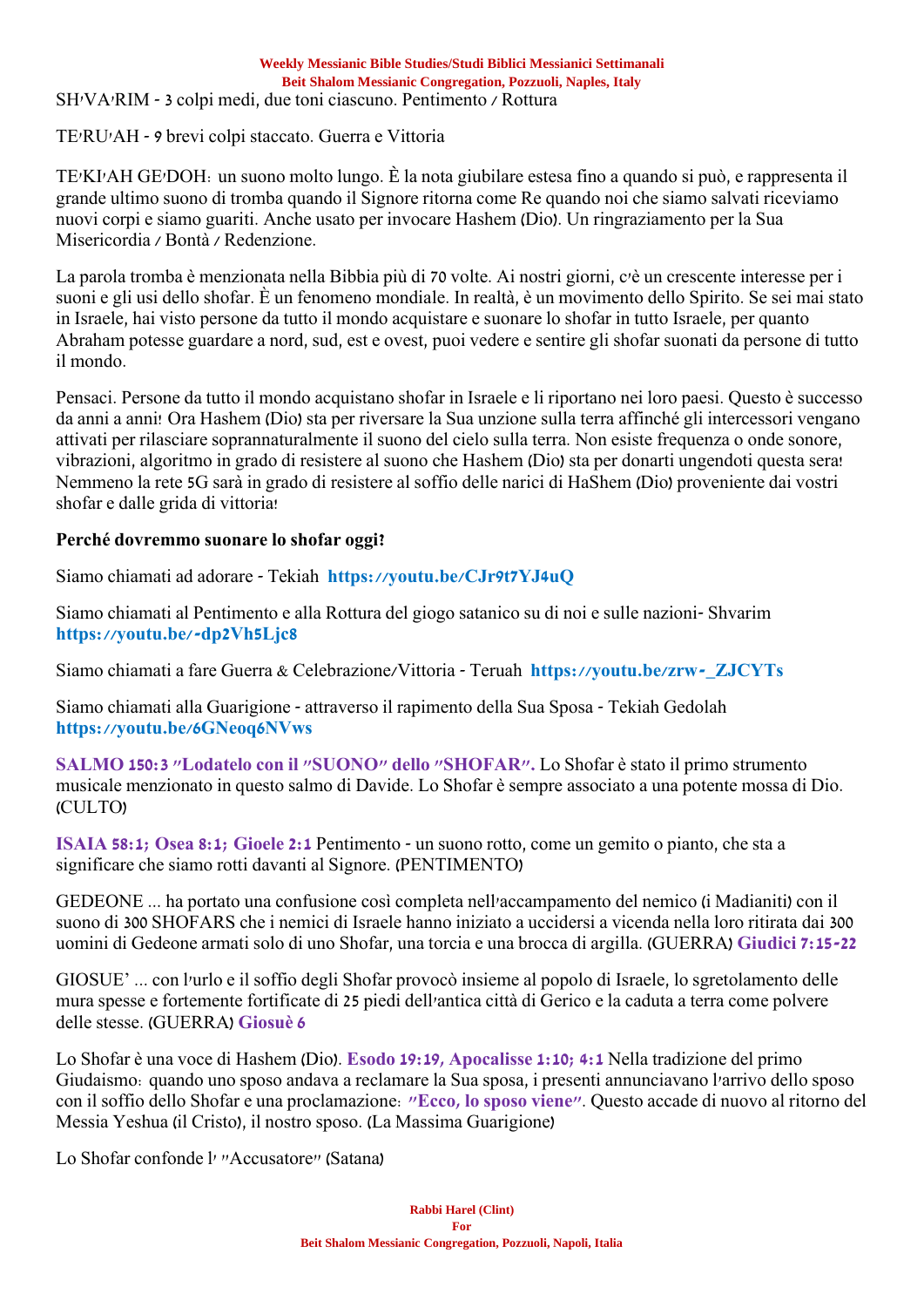## **Chi suona lo shofar?**

Dio? **Esodo 19:16-19 LND - 16 Il terzo giorno come fu mattino, ci furono tuoni e lampi; sul monte apparve una densa nuvola e si udì un fortissimo suon di tromba; e tutto il popolo che era nell'accampamento tremò. 17 Quindi Mosè fece uscire il popolo dall'accampamento per condurlo incontro a DIO; e si fermarono ai piedi del monte. 18 Or il monte Sinai era tutto fumante, perché l'Eterno era disceso su di esso nel fuoco; il suo fumo saliva come il fumo di una fornace, e tutto il monte tremava forte. 19 Mentre il suono della tromba andava facendosi sempre più forte, Mosè parlava, e DIO gli rispondeva con una voce tonante.**

Gli angeli? **Matteo 24:31 LND - 31 "Ed egli manderà i suoi angeli con un potente suono di tromba, ed essi raccoglieranno i suoi eletti dai quattro venti, da una estremità dei cieli all'altra".**

I sacerdoti? **Numeri 10:8 LND - 8 "Suoneranno le trombe i figli di Aaronne, i sacerdoti, sarà uno statuto perpetuo per voi e per i vostri discendenti".**

Chi sono i sacerdoti ora? Noi lo siamo. **1 Pietro 2:9 LND - 9 Ma voi siete una stirpe eletta, un regale sacerdozio, una gente santa, un popolo acquistato per Dio, affinché proclamiate le meraviglie di colui che vi ha chiamato dalle tenebre alla sua mirabile luce.**

Che effetto ha il suono dello Shofar sul nemico? Confusione e sconfitta! **Giudici 7:20-22 LND - 20 Allora le tre schiere suonarono le trombe e spezzarono le brocche tenendo con la sinistra le fiaccole e con la destra le trombe per suonare, e si misero a gridare: "La spada dell'Eterno e di Gedeone!". 21 Ognuno di loro rimase al suo posto intorno all'accampamento; l'intero esercito nemico invece si mise a correre, a gridare e a fuggire. 22 Mentre i trecento uomini suonavano le trombe, l'Eterno fece volgere la spada di ciascuno contro il proprio compagno per tutto l'accampamento. L'esercito nemico oggi fino a Beth-Scittah, verso Tserah, fino ai margini di Abel-Meholah presso Tabbath.**

**Numeri 10:9 LND - 9 "Quando nel vostro paese andrete alla guerra contro il nemico che vi opprime suonerete l'allarme con le trombe; così sarete ricordati davanti all'Eterno, il vostro DIO, e sarete liberati dai vostri nemici."**

Yeshua (Gesù)? **1 Tessalonicesi 4:16 LND - 16 perché il Signore stesso con un potente comando, con voce di arcangelo con la tromba di Dio discenderà dal cielo, e quelli che sono morti in Cristo risusciteranno per primi.**

I Sacerdoti (Melchisedec) suoneranno le trombe secondo un'ordinanza eterna.

## **Quando dovresti suonare lo shofar?**

Ci sono molti usi per lo shofar in tutta la Bibbia ed è spesso indicato come trombe, corno di ariete, coronette, ecc. Sono importanti ed estesi ai rapporti di Hashem (Dio) con il Suo popolo, in passato fino ad oggi. Qui ce ne sono un po':

1) Il corno di montone, lo shofar, ricorda il sacrificio di Isacco da parte di Abramo e la fornitura di un montone da parte di Hashem (Dio) come sostituto. **Genesi 22:13**

2) La LEGGE (Torah) è stata data a Israele con il suono dello shofar dal cielo. **Esodo 19:19**

3) <sup>a</sup> Lo Shofar è stato fatto suonare all'inizio dell'anno su Yom Teruah. (Rosh Hashanah) (Festa delle trombe) 1° giorno del 7° mese. **Levitico 23:24**

3) b Lo Shofar suona di nuovo nell'anno giubilare, che è il decimo giorno del settimo mese in tutta la terra. **Levitico 25:9-10**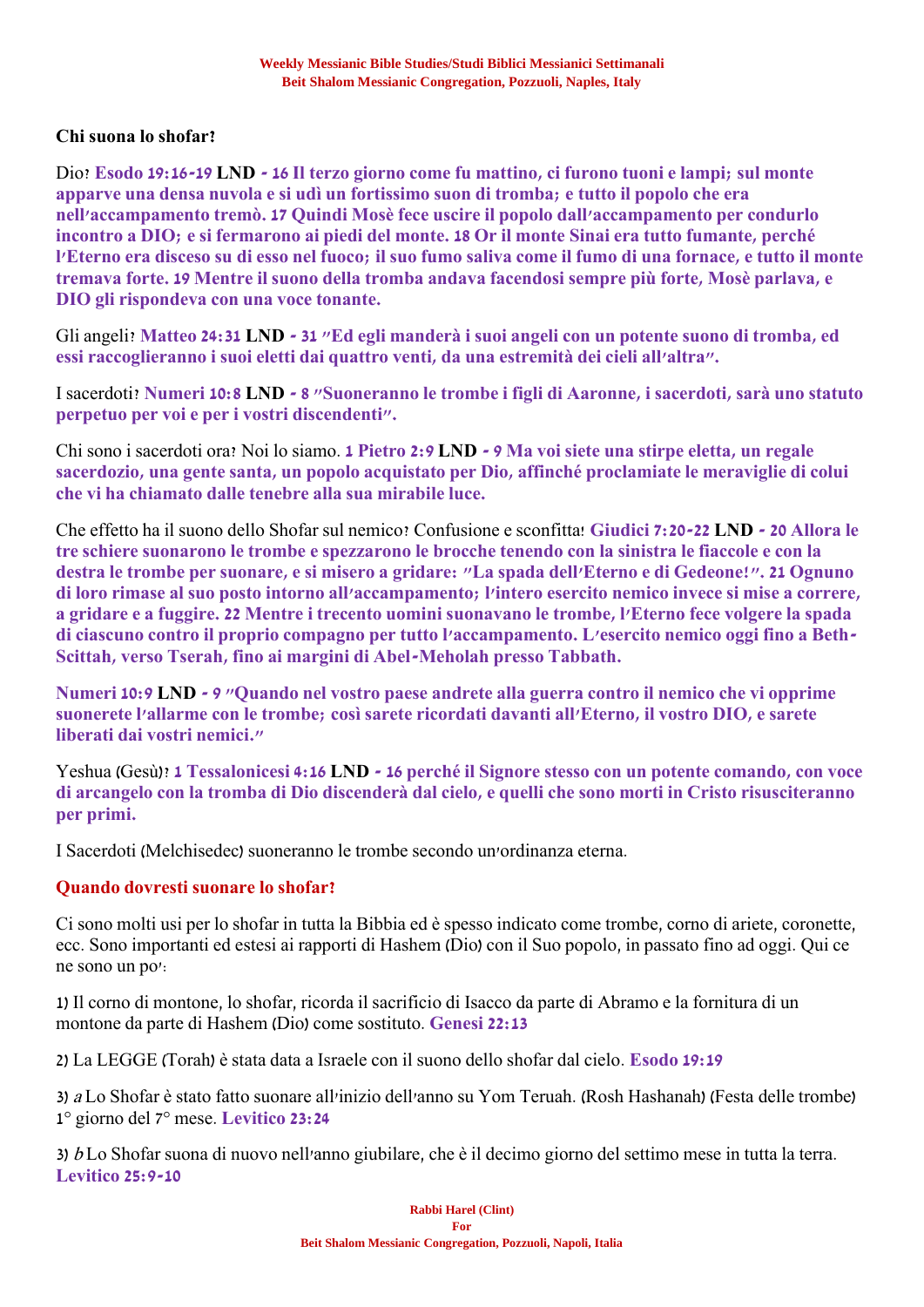4) La tromba è stata suonata per annunciare l'inizio dei festival delle Trombe. **Numeri 10:10**

5) Israele ha vinto la battaglia di Gerico con il suono dello Shofar. **Giosuè 6:20**

6) Gedeone e il suo esercito confondono e spargono il nemico con lo shofar. **Giudici 7:15-22**

7) Lo shofar fu fatto suonare per richiamare l'assemblea degli Israeliti durante la guerra. **Giudici 3:27, 6:34, 2 Samuele 20:1, Geremia 4:19, 51:27, Neemia 4:20, Amos 3:6**

8) Sette shofar furono fatti suonare davanti all'arca di Hashem (Dio). **1 Cronache 15:24, 2 Samuele 6:15**

9) Hanno prestato giuramento davanti al Signore ... con trombe e corna di montone. **2 Cronache 5:14**

10) Lo shofar veniva usato per l'incoronazione dei re. (Re Salomone). **I Re 1:34, 39**

11) Lo shofar ricorda che Hashem (Dio) è sovrano. **Salmo 47:5**

12) Lo shofar è stato suonato per celebrare la luna nuova ogni mese. **Salmo 81:1-3**

13) Lo shofar veniva usato per accompagnare altri strumenti musicali durante le cerimonie del tempio a Gerusalemme nella lode e nella adorazione. **Salmo 98:6, 150:3-6**

14) Lo shofar sarà suonato al momento del raduno degli esiliati in Israele. **Isaia 27:13**

15) Il suono dello shofar è un segnale per la chiamata al pentimento. **Isaia 58:1, Osea 8:1**

16) Suonato come un avvertimento. **Ezechiele 33:3-6, Numeri 10:9, Isaia 18:3**

17) Il suono dello shofar inaugura il giorno del Signore. **Gioele 2:1**

18) Lo shofar è suonato per chiamare l'assemblea sacra. **Numeri 10:3, Gioele 2:15**

19) Israele verrà avvisato dell'avvento del Messia con il suono dello shofar. **Zaccaria 9:14, 16**

20) Lo shofar viene suonato alla risurrezione dei morti. **I Tessalonicesi 4:16**

21) Lo shofar (tromba) è il suono della voce di YHVH. **Apocalisse 1:10**

22) Giovanni fu portato in Paradiso nel Libro dell'Apocalisse dal suono dello shofar. **Apocalisse 4:1**

23) Sette trombe (shofar) suonano quando HaShem (Dio) giudica la terra durante la tribolazione. **Apocalisse 8:9** Il Giudaismo si occupa delle "tre trombe". Sono chiamate la prima tromba, l'ultima tromba e la grande tromba.

La prima tromba fu suonata sul Monte Sinai. L'ultima tromba è suonata per indicare la risurrezione dei morti e può essere suonata su Rosh Hashanah. La grande tromba significherà la Seconda Venuta di Yeshua e viene suonata a Yom Kippur.

Secondo altri studiosi, ci sono solo due trombe, la prima sul Monte Sinai (**Esodo 19:19**) e l'ultima (grande) che viene suonata da YHVH (Yeshua) stesso al suo ritorno su Yom Kippur. (**Isaia 27:13, Zaccaria 9:14, Matteo 24:29-3I, 1 Tessalonicesi 4:16-17, 1 Corinzi 15:52**).

Questo strumento di guerra aiuterà te e la tua chiesa a SUONARE L'ALLARME. **Gioele 2:1-28**

Ci sono anche incarichi profetici specifici, emessi da suoni che vengono dello shofar. Questi devono essere fatti come il Signore ti guida a fare nel Ruach HaKodesh. L'obbedienza libererà il potere di Hashem (Dio), gli angeli, i cambiamenti nello spirito, cambierà persino la corrente di una battaglia per portare la vittoria sui nostri nemici.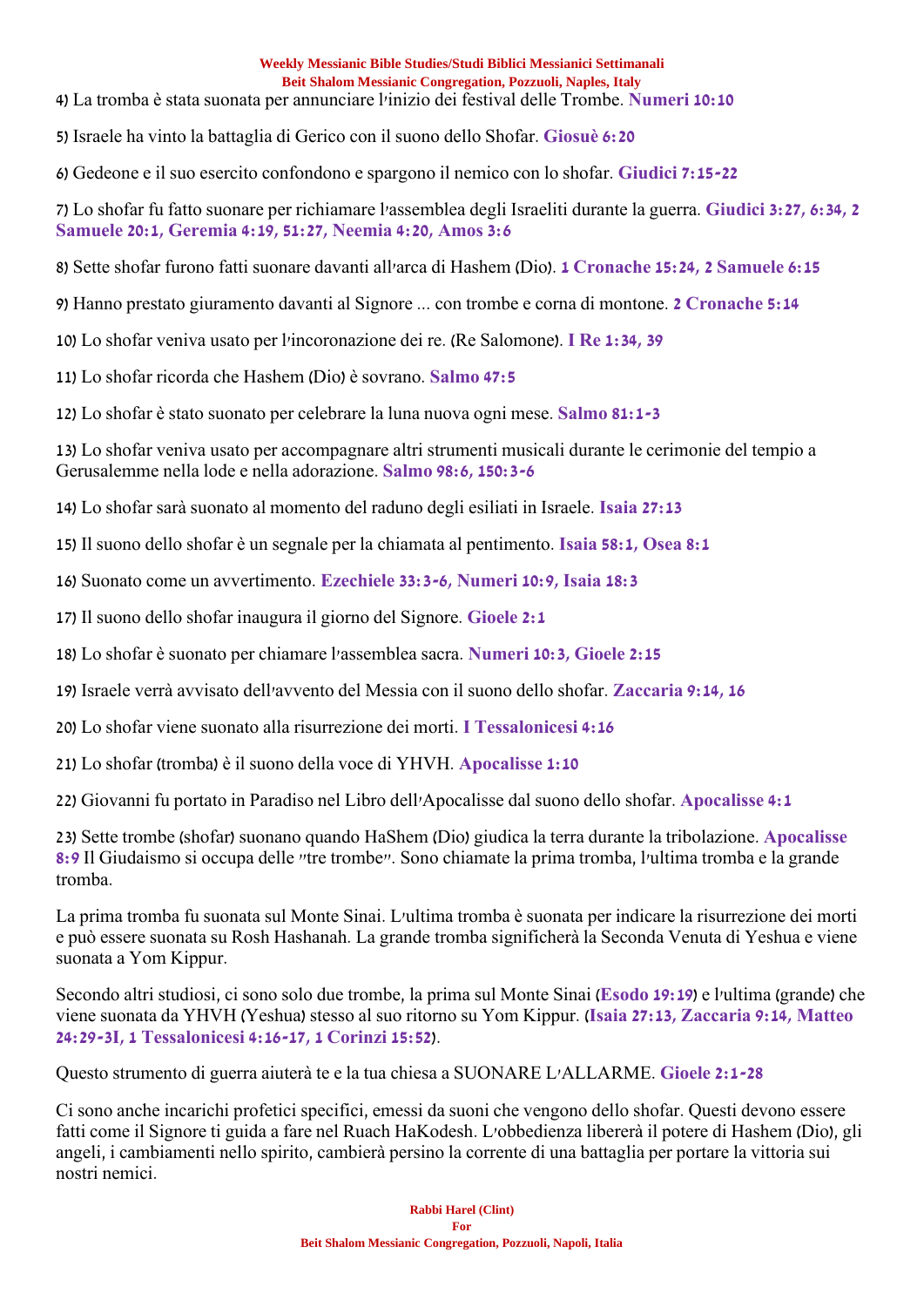Esempio della potenza del tuo grido in **2 Cronache 20:1-32**.

**Rabbi Harel (Clint) 2 Cronache 20:1-32 LND 1 Dopo queste cose avvenne che i figli di Moab, i figli di Ammon ed altri con loro assieme agli Ammoniti vennero per combattere contro Giosafat. 2 Così giunsero alcuni a informare Giosafat, dicendo: "Una grande moltitudine si è mossa contro di te da oltre il mare dalla Siria; ecco, essi, sono in Hatsatson-Thamar" (che è En-Ghedi). 3 Allora Giosafat ebbe paura e si dispose a cercare l'Eterno, e proclamò un digiuno per tutto Giuda. 4 Così quei di Giuda si radunarono per cercare aiuto dall'Eterno, e da tutte le città di Giuda venivano a cercare l'Eterno. 5 Quindi Giosafat si levò in piedi in mezzo all'assemblea di Giuda e di Gerusalemme nella casa dell'Eterno davanti al cortile nuovo 6 e disse: "O Eterno, Dio dei nostri padri, non sei tu il DIO che è nel cielo? Sì, tu domini su tutti i regni delle nazioni; nelle tue mani sono la forza e la potenza e non c'è nessuno che ti possa resistere. 7 Non sei stato tu, il nostro DIO, che ha scacciato gli abitanti di questo paese davanti al tuo popolo Israele e l'ha dato per sempre alla discendenza del tuo amico Abrahamo? 8 Essi vi hanno dimorato e vi hanno costruito un santuario per il tuo nome dicendo: 9 "Se dovesse venire su di noi una calamità, la spada, il giudizio oppure la peste o la carestia, noi ci presenteremo davanti a questo tempio e davanti a te (poiché il tuo nome è in questo tempio) noi grideremo a te dalla nostra avversità e tu ci ascolterai e ci verrai in aiuto". 10 Ed ora, ecco i figli di Ammon, di Moab e quelli del monte Seir, nel cui territorio non permettesti a Israele di entrare quando essi uscivano dal paese d'Egitto (essi perciò si tennero da loro lontani e non li distrussero), 11 or ecco, essi ci ricompensano, venendo a scacciarci dalla tua eredità che ci hai dato da possedere. 12 O DIO nostro, non eseguirai tu il giudizio su di loro? Poiché noi siamo senza forza davanti a questa grande moltitudine che viene contro di noi; non sappiamo cosa fare, ma i nostri occhi sono su di te". 13 Ora tutti gli uomini di Giuda, con i loro bambini, le loro mogli e i loro figli, stavano in piedi davanti all'Eterno. 14 Allora nel mezzo dell'assemblea lo Spirito dell'Eterno investì Jahaziel, figlio di Zaccaria, figlio di Benaiah, figlio di Jeiel, figlio di Mattaniah, un Levita, dei figli di Asaf. 15 E questi disse: "Ascoltate, voi tutti di Giuda, voi abitanti di Gerusalemme, e tu, o re Giosafat! Così vi dice l'Eterno: "Non temete, non sgomentatevi a motivo di questa grande moltitudine, perché la battaglia non è vostra, ma di DIO. 16 Domani scendete contro di loro; ecco, essi saliranno per la salita di Tsits e voi li troverete all'estremità della valle di fronte al deserto di Jeruel. 17 Non sarete voi a combattere in questa battaglia; prendete posizione, state fermi e vedrete la liberazione dell'Eterno, che è con voi, O Giuda, o Gerusalemme, non temete e non sgomentatevi domani uscite contro di loro, perché l'Eterno è con voi". 18 Allora Giosafat chinò la faccia a terra, e tutto Giuda e gli abitanti di Gerusalemme si prostrarono davanti all'Eterno e lo adorarono 19 poi i Leviti, dei figli dei Kehathiti e dei figli dei Korahiti, si levarono per lodare ad altissima voce l'Eterno, il DIO d'Israele. 20 La mattina seguente si alzarono presto e partirono per il deserto di Tekoa; mentre si mettevano in cammino, Giosafat, stando in piedi, disse: "Ascoltatemi, o Giuda e voi abitanti di Gerusalemme! Credete nell'Eterno, il vostro DIO e sarete saldi; credete nei suoi profeti e prospererete". 21 Quindi, dopo essersi consigliato con il popolo, stabilì quelli che dovevano cantare all'Eterno e dovevano lodarlo per lo splendore della sua SANTITÀ 22 Quando essi cominciarono a cantare e a lodare, l'Eterno tese un'imboscata contro i figli di Ammon e di Moab, e quelli del monte Seir che erano venuti contro Giuda, e rimasero sconfitti. 23 I figli di Ammon e di Moab insorsero contro gli abitanti del monte Seir per votarli allo sterminio e distruggerli, quand'ebbero annientati gli abitanti di Seir, si aiutarono a distruggersi a vicenda. 24 Così, quando quelli di Giuda giunsero sull'altura da cui si poteva osservare il deserto, si volsero verso la moltitudine, ed ecco, non c'erano che cadaveri distesi per terra; nessuno era scampato. 25 Allora Giosafat e la sua gente andarono a portar via le loro spoglie; tra di loro trovarono una grande quantità di ricchezze sui loro cadaveri e di oggetti preziosi; ne presero per sé più di quanto ne potessero portare; impiegarono tre giorni a portar via il bottino, tanto era copioso. 26 Il quarto giorno si radunarono nella Valle di Benedizione, dove benedissero l'Eterno; per questo quel luogo è stato chiamato Valle di Benedizione fino al giorno d'oggi. 27 Quindi tutti gli uomini di Giuda e di Gerusalemme, con Giosafat in testa, si misero in cammino con gioia per far ritorno a Gerusalemme, perché l'Eterno aveva loro dato motivo di rallegrarsi sui loro nemici. 28 Così entrarono in Gerusalemme con arpe, cetre e trombe, diretti alla casa dell'Eterno. 29 Il terrore di DIO cadde su tutti i**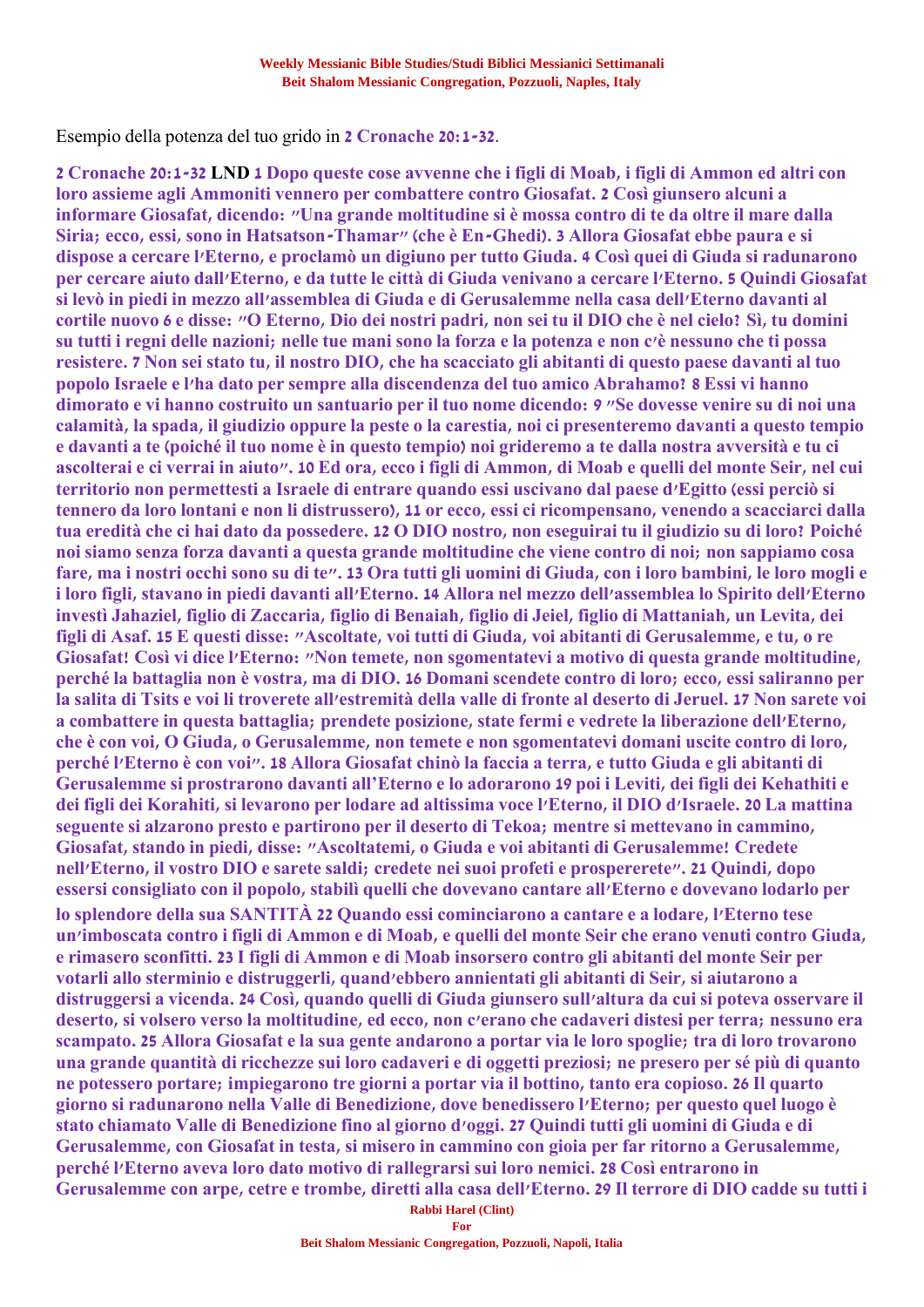## **regni degli altri paesi, quando vennero a sapere che l'Eterno aveva combattuto contro i nemici d'Israele. 30 Il regno di Giosafat fu tranquillo: il suo DIO gli concesse pace tutt'intorno.**

## **La fine del regno di Giosafat:**

## **31 Così Giosafat regnò sopra Giuda. Aveva trentacinque anni quando iniziò a regnare, e regnò venticinque anni a Gerusalemme; il nome di sua madre era Azubah, figlia di Scilhi. 32 Egli seguì in tutto le vie di Asa suo padre e non se ne allontanò, facendo ciò che è giusto agli occhi dell'Eterno.**

Vedete la strategia? Il re riceve un brutto rapporto sugli eserciti nemici che vengono a distruggere lui e il popolo. Il re e tutto il popolo si umiliarono davanti al Signore con il digiuno e l'intercessione corporativi. Attesero il Signore per ricevere istruzioni. Il Signore fu fedele nel sentire le loro grida di aiuto e rispose con una strategia per loro. Questa è stata una battaglia preparata per loro! Ma prima che potessero fare una mossa, dovevano emettere un suono. Prima che potessero andare in battaglia e possedere la loro vittoria, era richiesto loro un suono. Cos'era quel suono? Un grido molto forte da parte dei sacerdoti!

Il giorno prima della battaglia si scatenarono in un grido di battaglia che era una dichiarazione al nemico che la vittoria era già stata assicurata! Ma, purtroppo, essi non conservarono la loro vittoria in modo permanente. Scesero a compromessi con il nemico e iniziarono a giocherellare in modo diseguale con i non credenti.

## Leggete sotto:

**2 Cronache 20:32-37 LND - 32 Egli seguì in tutto le vie di Asa suo padre e non se ne allontanò, facendo ciò che è giusto agli occhi dell'Eterno. 33 Tuttavia gli alti luoghi non furono rimossi, perché il popolo non aveva ancora il cuore stabilmente rivolto al DIO dei suoi padri. 34 Il resto delle gesta di Giosafat, dalle prime alle ultime, sono scritte negli annuali di Jehu, figlio di Hanani, inseriti nel libro dei re d'Israele. 35 Dopo questo Giosafat, re di Giuda si alleò con Achaziah, re d'Israele, che agiva empiamente; 36 egli si alleò con lui per costruire navi che andassero a Tarshish; allestirono le navi a Etsion-Gheber. 37 Allora Eliezer, figlio di Dodavah di Mareshah, profetizzò contro Giosafat dicendo: "Poiché ti sei associato con Achaziah l'Eterno ha distrutto le tue opere". Così le navi si sfasciarono e non poterono andare a Tarshish.**

C'è un mantello di unzione che viene rilasciato a chiunque voglia arrendersi al ministero dello shofar. Il Signore mi ha chiamato a questo ministero nel 2015. Non sapevo nulla dello shofar, solo che il suo suono mi ha commosso profondamente nel mio spirito. Ho sentito alcuni uomini suonare il loro, ma a parte questo non sapevo nulla. Sebbene all'inizio non sapessi nulla, conoscevo la voce di Hashem (Dio), quindi ho seguito le Sue istruzioni su come e quando suonarlo. All'inizio provavo a soffiarlo, ma con una sola nota, e non molto bene, così ho iniziato a pregare che lo Spirito Santo mi soffiasse attraverso e dissi "è riguardo te Hashem, non me". A quel punto, il suono era bellissimo e ho potuto ottenere due note. L'effetto sarebbe stato diverso ogni volta. La presenza dello Spirito Santo poteva essere percepita, e ricordo un tempo in cui una persona cadde al settimo suono del mio shofar appena iniziai a suonarlo. Altre volte, non potevo affatto suonare lo shofar, e altre volte provavo a suonare lo shofar, ma non potevo completare tutti gli suoni richiesti, specialmente se cercavo di benedire un luogo, persone oppure un ministero che Hashem (Dio) non voleva benedire. Sto ancora imparando ad ascoltare lo Spirito Santo per capire quali suoni desidera che io faccia, di cui parleremo dopo.

L'importante è che il suono dello shofar rilasci la frequenza dell'autorità di Hashem (Dio), portando l'ordine sul caos. È un fatto scientifico che il suono può alterare il DNA. Quanto più può il suono di Hashem (Dio) attraverso il Suo shofar ripristinando e portando qualcuno alla guarigione? Suonare lo shofar senza emettere un suono, noto come il soffio di Hashem (Dio), è potente quanto si suona. Può portare il potere di risurrezione di Hashem (Dio) nella vita di qualsiasi persona, luogo, cosa o situazione che ha bisogno di nuova vita.

Gli shofar sono anche usati per riscattare la terra. Lo squillo dello shofar sotto la direzione del Signore stesso porterà una svolta come si legge in **Isaia 45**.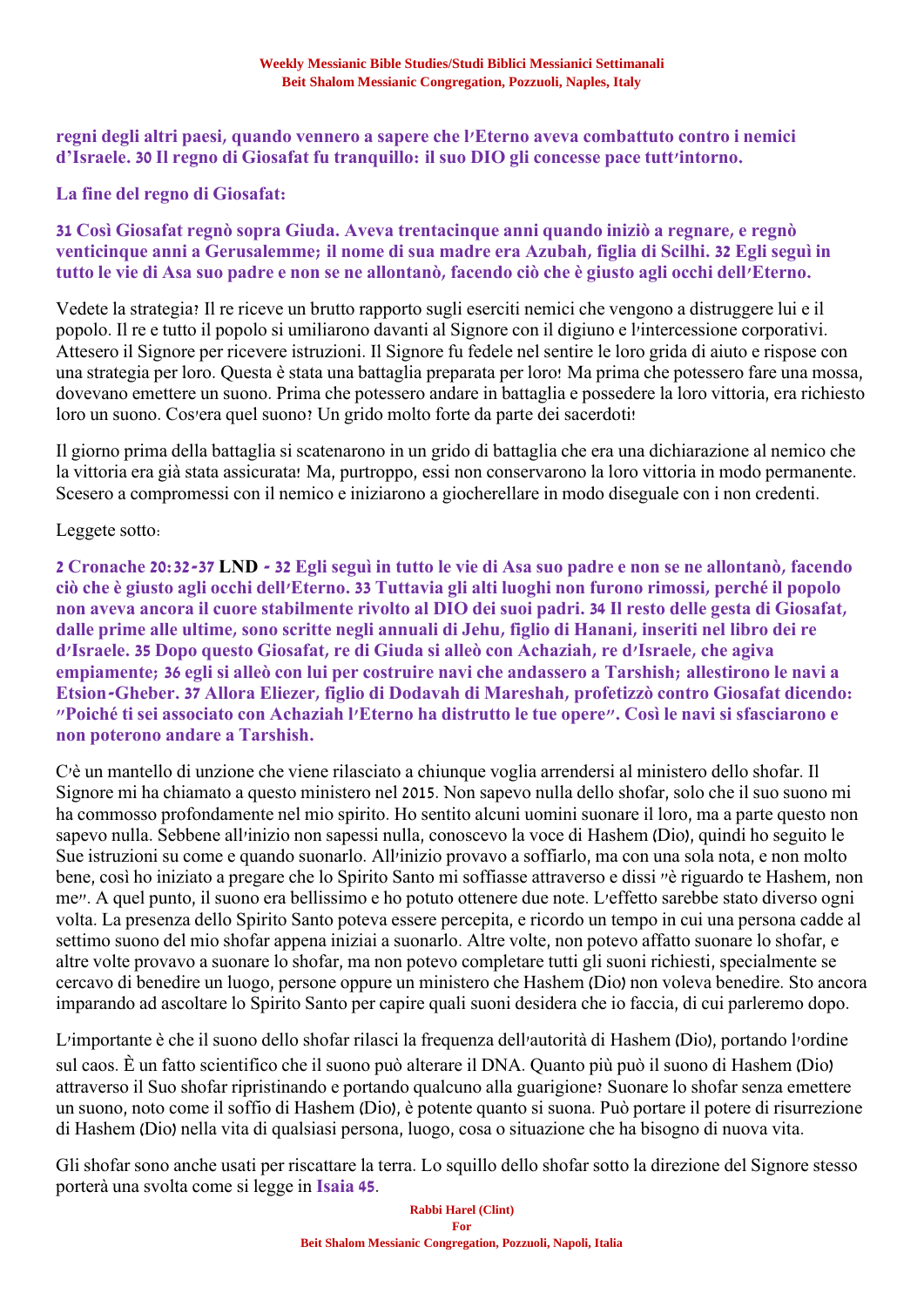**Isaia 45 LND - 45 "Cosí dice l'Eterno al suo unto, a Ciro, che io ho preso per la destra per atterrare davanti a lui le nazioni: Sì, io scioglierò le cinture ai lombi, dei re, per aprire davanti a lui le porte a due battenti e perché le porte non rimangano chiuse. 2 Io camminerò davanti a te e appianerò i luoghi elevati, frantumerò le porte di bronzo e spezzerò le sbarre di ferro. 3 Ti darò i tesori delle tenebre e le ricchezze nascoste in luoghi segreti, perché tu riconosca che io sono l'Eterno il DIO d'Israele, che ti chiama per nome. 4 Per amore di Giacobbe mio servo e d'Israele mio eletto, io ti ho chiamato per nome, ti ho dato un titolo onorifico anche se non mi conoscevi. 5 Io sono l'Eterno e non c'è alcun altro; fuori di me non c'è DIO. Ti ho cinto, anche se non mi conoscevi, 6 perché dall'est all'ovest si riconosca che non c'è nessun Dio fuori di me. Io sono l'Eterno e non c'è alcun altro. 7 Io formo la luce e creo le tenebre, faccio il benessere e creo la calamità. Io l'Eterno, faccio tutte queste cose". 8 Stillate, o cieli, dall'alto e le nuvole facciano piovere la giustizia. Si apra la terra, produca la salvezza e faccia germogliare insieme la giustizia. Io, l'Eterno, ho creato questo. 9 Guai a chi contende con chi l'ha formato, un frammento di vasi di terra con altri frammenti di vasi di terra. Dirà l'argilla a chi la forma: "Che fai?", o dirà la tua opera: "Non ha mani?". 10 Guai a chi dice al padre: "Che cosa generi?", e a sua madre: "Che cosa partorisci?". 11 Cosí dice l'Eterno, il Santo d'Israele e colui che l'ha formato: "Riguardo alle cose future mi fate domande circa i miei figli e mi date ordini circa l'opera delle mie mani? 12 Ma io ho fatto la terra e ho creato l'uomo su di essa, con le mie mani ho spiegato i cieli e comando a tutto il loro esercito. 13 Io l'ho suscitato nella mia giustizia e appianerò tutte le sue vie; egli ricostruirà la mia città e rimanderà liberi i miei esuli senza prezzo di riscatto e senza doni", dice l'Eterno degli eserciti. 14 Cosí dice l'Eterno: "Il frutto delle fatiche dell'Egitto e le merci dell'Etiopia e dei Sabei, uomini di alta statura, passeranno a te e saranno tuoi, essi cammineranno dietro a te, verranno in catene si prostreranno davanti a te e ti supplicheranno, dicendo: "Certamente Dio è in te e non c'è alcun altro; non c'è altro DIO". 15 In verità tu sei un Dio che ti nascondi, o DIO d'Israele, o Salvatore. 16 Saranno tutti quanti svergognati e confusi, sì, se ne andranno tutti insieme coperti di vergogna i fabbricanti di idoli. 17 Ma Israele sarà salvato dall'Eterno con una salvezza eterna; voi non sarete svergognati o confusi mai più in eterno. 18 Poiché così dice l'Eterno che ha creato i cieli, egli, il DIO che ha formato la terra e l'ha fatta; egli l'ha stabilita, non l'ha creata informe ma l'ha formata perché fosse abitata: "Io sono l'Eterno e non c'è alcun altro. 19 Io non ho parlato in segreto in un angolo oscuro della terra; non ho detto alla progenie di Giacobbe: Cercatemi invano Io, l'Eterno, dico ciò che è giusto e dichiaro le cose che sono rette. 20 Radunatevi e venite, avvicinatevi insieme, voi che siete scampati dalle nazioni! Non hanno intendimento quelli che portano un'immagine di legno da loro scolpita e pregano un dio che non può salvare. 21 Annunziatelo e presentate le vostre ragioni, sì, si consiglino pure insieme. Chi ha annunciato questo fin dai tempi antichi e l'ha predetto da lungo tempo? Non sono forse io, l'Eterno? Non v'è altro DIO fuori di me, un Dio giusto, un Salvatore; non c'è nessuno fuori di me. 22 Volgetevi a me e siate salvate, voi tutte estremità della terra. Poiché io sono Dio e non c'è alcun altro. 23 Ho giurato per me stesso, dalla mia bocca è uscita una parola di giustizia, e non sarà revocata: ogni ginocchio si piegherà davanti a me e ogni lingua giurerà per me. 24 Si dirà di me: Solo nell'Eterno ho giustizia e forza. A lui verranno tutti quelli che erano accesi d'ira contro di lui e saranno svergognati. 25 Nell'Eterno sarà giustificata e si glorierà tutta la progenie d'Israele.**

**Riflessione:** Gedeone e i suoi 300 uomini hanno sconfitto il nemico con lo shofar, le torce e i vasi di terracotta. Vedi il simbolismo? Lo Shofar (il suono di Hashem (Dio)), le torce (Spirito Santo), vasi di terracotta (vasi di terra). Il suono dei loro shofar confondeva e terrorizzava i nemici di Gedeone.

Quando l'Angelo del Signore visitò Gedeone e gli disse che sarebbe stato un valoroso vincitore sui nemici di Israele, all'inizio egli non riuscì a ricevere questa parola. Il Signore dovette rivelarglielo tramite lo Spirito affinché Gedeone lo ottenesse e quando lo ottenne Gedeone seminò un'offerta raccogliendo quella Parola. Quell'offerta ha prodotto un raccolto per lui. Ha assicurato la sua vittoria ed è stata una grande vittoria. Il Signore visitò il nemico in un sogno (**Giobbe 33:13-16**) e gli diede l'interpretazione. Nel momento in cui questi due personaggi della storia hanno aperto la bocca ed hanno pronunciato ciò che Hashem (Dio) ha rivelato a uno in un sogno e all'altro all'interpretazione del sogno, la parola è stata stabilita in loro e gli angeli sono stati attivati per far passare quella parola.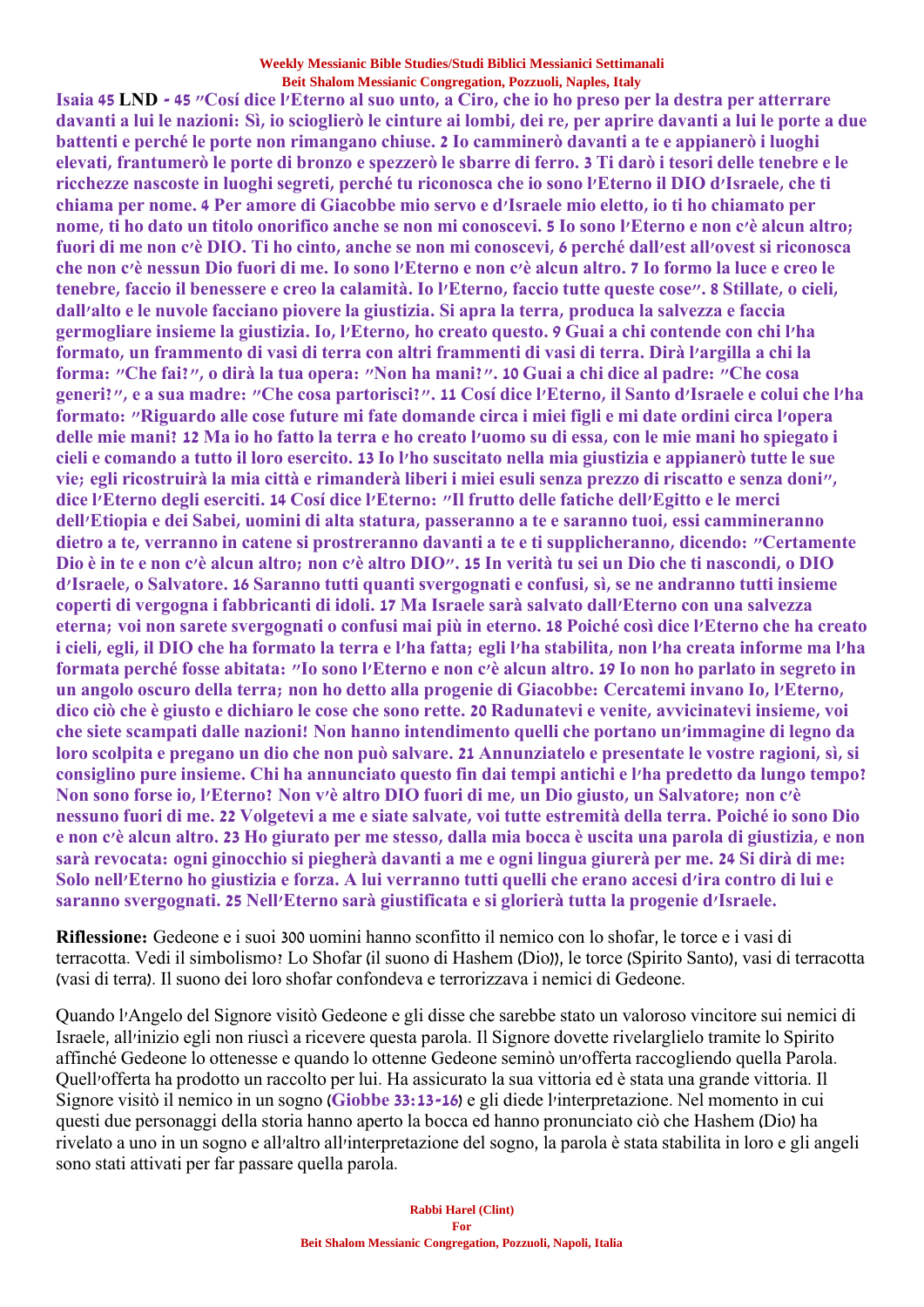### **Salmo 103**

**Salmi 103:17-22 LND - 17 Ma la benignità dell'Eterno dura d'eternità in eternità per quelli che lo temono e la sua giustizia per i figli dei figli, 18 per quelli che osservano il suo patto e si ricordano dei suoi comandamenti per metterli in pratica. 19 L'Eterno ha stabilito il suo trono nei cieli, e il suo regno domina su tutto. 20 Benedite l'Eterno, voi suoi angeli potenti e forti, che fate ciò che egli dice, ubbidendo alla voce della sua parola. 21 Benedite l'Eterno, voi tutti eserciti suoi, voi suoi ministri, che fate la sua volontà. 22 Benedite l'Eterno, voi tutte le sue opere, in tutti i luoghi del suo dominio. Anima mia. benedici l'Eterno!**

Hashem (Dio) ci ha dato una strategia per noi quest'anno per garantire le nostre vittorie e ricompense. Ci sono ricompense che Hashem (Dio) ha portato con sé per quest'anno. Quest'anno sei stato chiamato, scelto e ordinato di portare i suoi frutti. I seggi giudiziari nelle Corti del Cielo sono in attesa di essere colmati.

Dopo le elezioni politiche, Hashem (Dio) ha iniziato a suscitare molti intercessori perché entrassero nelle corti del cielo per cercare la Sua giustizia. Questo è stato il momento in cui la Sua giustizia doveva venire ai credenti, ma anche a Israele, e la terra così che la creazione di Hashem (Dio) chiedesse la Sua giustizia. Dobbiamo iniziare a cercare la Sua giustizia per noi stessi, le famiglie, il popolo di Hashem (Dio), ecc.

C'è una storia di un uomo che, poco prima delle elezioni politiche, ha ricevuto una convocazione a far parte di una giuria: "È appena successo il giorno dopo le elezioni politiche. Non ci ho pensato molto da quando non ero mai stato scelto per far parte di un gruppo di potenziali giurati tranne la volta precedente che ero stato convocato prima di quel momento, e non mi era mai seduto in una giuria. Non solo sono stato convocato, ma sono stato anche selezionato per sedermi tra la giuria. Mentre la gente veniva condotta all'ingresso del tribunale, lì davanti mentre stavamo per salire le scale verso l'ingresso c'era un signore che suonava la tromba di fronte al tribunale! Stava suonando una cornetta!"

Il caso? Incendio doloso e frode assicurativa. L'imputato ha negato categoricamente di averlo fatto anche se i pubblici ministeri hanno prodotto un video in cui questi è stato chiaramente visto dare fuoco. Quest'uomo che ha appena raccontato la sua storia era il giurato supplente, quindi in realtà non riuscì a partecipare alla deliberazione vera e propria. Si è seduto per l'intero caso e poi gli è stato chiesto di essere chiuso in una stanza da solo mentre il comitato della giuria ha deliberato sul caso. Il punto è questo, egli si rese presto conto che c'era stata stregoneria usata per influenzare il caso in modo che questa persona fosse ritenuta innocente. Il Signore lo aveva lì solo per intercedere sui giurati per tenerli liberi dalla stregoneria ed era una magia potente. In realtà hanno iniziato a discutere sul non essere davvero sicuri che fosse il ragazzo nel video. Inutile dire che il simbolismo nel caso è che dopo che gli è stato mostrato ciò che stava realmente accadendo, è stato rinchiuso, messo da parte, per intercedere durante la deliberazione per garantire la giustizia dovuta in questo caso.

Durante il periodo in cui quest'uomo si è seduto tra la giuria, ha anche ricevuto una parola potente per il giudice che presiedeva il caso e il vice sceriffo in tribunale. Fu in grado di pronunciare le parole personalmente e persino pregare privatamente per il giudice e lo sceriffo. Il giudice lo ha anche contattato in seguito e gli ha chiesto se le avrebbe inviato un'email ripetendo le cose che aveva profetizzato su di lei.

Cosa sta dicendo il Signore in tutto questo? Sto chiamando il mio popolo alle corti del cielo per chiedere giustizia e troverai il pubblico con il giudice del cielo e della terra e avrai influenza su di lui per muoverti a nome delle petizioni che sei chiamato a portare davanti ad lui.

Abbiamo il favore e l'influenza con il Re dei re e il Signore dei signori! Ma dobbiamo rispondere alla chiamata ad apparire nei Suoi tribunali! Risponderai alle convocazioni della giuria rilasciate dalla corte del cielo? Il giudice sta cercando di far sedere una giuria di giurati celesti in casi deliberati portati davanti a lui dall'accusatore dei fratelli. C'è un appello a conformarsi alla giuria del cielo per decretare la giustizia. Ti viene presentata l'opportunità di ricevere un mantello (unzione) che ti dà piena autorità legale per dare giustizia dove la giustizia è dovuta.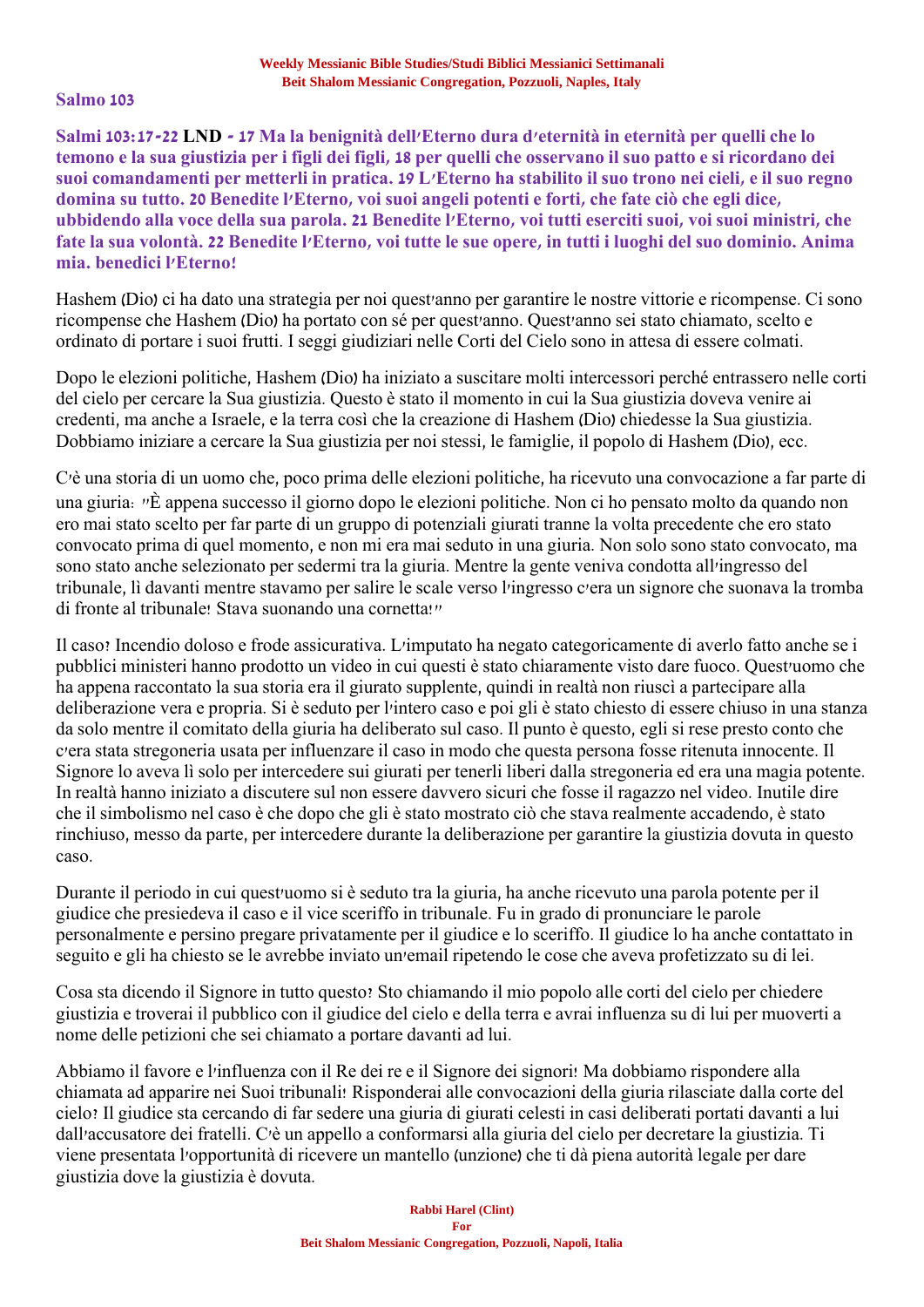Questa corte era situata al 40° piano.

A proposito delle precedenti convocazioni della giuria: anche la volta precedente era interessante. Quest'uomo è stato scelto per essere nella giuria, ma quando è arrivato in aula per essere intervistato lo sceriffo ha detto al gruppo di entrare e sedersi solo sul lato destro dell'aula. Nessuno avrebbe dovuto sedersi sul lato sinistro. Ha detto, ancora una volta, che non voglio vedere una persona seduta sul lato sinistro dell'aula. Mi sono chiarito? L'uomo era in coda per ultimo, quindi quando entrò e stava per sedersi sul lato destro, lo sceriffo lo fermò e disse: Non tu. Sei speciale. Devi sederti sul lato sinistro da solo. L'uomo pensava che stesse scherzando perché stava sorridendo e l'intero gruppo in aula iniziò a ridere di lui, ma era serio. Ha chiesto perché lo aveva detto, perché sei speciale e devi essere separato dagli altri. L'uomo rimase lì senza sapere se lo sceriffo fosse davvero serio o se stesse scherzando. Sempre sorridendo disse, per favore, siediti, a sinistra da solo. Più tardi, mentre tornava a casa, il Signore iniziò a mostrargli il simbolismo di essere stato incaricato dallo sceriffo di sedersi separato dagli altri: ecco un appello ai credenti a salire in posizioni di autorità nelle corti del cielo che richiede una vita santificata di santità. Richiederà una vita così separata dal mondo che potresti essere deriso o considerato un essere giusto a volte per non schierarti (seduto) dalla stessa parte in cui si trovano tutti gli altri. L'uomo si chiese ancora dopo se lo sceriffo conosceva il Signore e se stesse parlando profeticamente sapendo che doveva tenerlo separato da tutti gli altri e dire che era diverso dal resto. Proprio in quel momento il Signore gli parlò dello sceriffo e disse le seguenti parole strabilianti: A proposito dello Sceriffo, se puoi riceverlo, IO SONO Colui che ti ha distinto in aula.

Permettetemi di interpretare il simbolismo in queste storie sulle convocazioni della giuria. Le precedenti convocazioni della giuria rappresentavano un invito a ricoprire posizioni di autorità nelle corti del cielo. Ci sono posti vacanti nei tribunali in arrivo a causa di molti uomini e donne potenti di Hashem (Dio) che vanno a casa in questa stagione. Ci sono molti potenziali nella lista di Hashem (Dio) da prendere in considerazione, ma solo quelli che rispondono alla chiamata e sono obbedienti a venire fuori da qualsiasi cosa mondana, incluso nella sposa di Yeshua (Cristo), riceveranno l'autorità di sedersi nelle corti del cielo. Le recenti convocazioni della giuria e il fatto di essere stati scelti per far parte della giuria rappresentano la stagione in cui ci troviamo attualmente. Ci sono molti che sono stati chiamati e ora sono stati scelti dal Signore, scelti a mano, per ricevere un posto di autorità e incarichi nei Suoi tribunali. Sono quelli che hanno trovato il posto segreto e sono nascosti nella sua ombra. Non ci sono celebrazioni pubbliche o annunci dei loro appuntamenti perché preferiscono che Lui, Yeshua, ottenga tutta la gloria.

**Romani 8:27-34 LND - 27 E colui che investiga i cuori conosce quale sia la mente dello Spirito, poiché egli intercede per i santi, secondo Dio. 28 Or noi sappiamo che tutte le cose cooperano al bene per coloro che amano Dio, i quali sono chiamati secondo il suo proponimento. 29 Poiché quelli che egli ha preconosciuti, li ha anche predestinati ad essere conformi all'immagine del suo Figlio affinché egli sia il primogenito fra molti fratelli. 30 E quelli che ha predestinati, li ha pure chiamati, quelli che ha chiamati, li ha pure giustificati e quelli che ha giustificati, li ha pure glorificati. 31 Che diremo dunque circa queste cose? Se Dio è per noi, chi sarà contro di noi? 32 Certamente colui che non ha risparmiato il suo proprio Figlio, ma lo ha dato per tutti noi, come non ci donerà anche tutte le cose con lui? 33 Chi accuserà gli eletti di Dio? Dio è colui che li giustifica. 34 Chi è colui che li condannerà? Cristo è colui che è morto, e inoltre è anche risuscitato; egli è alla destra di Dio, ed anche intercede per noi.**

Siamo stati predestinati a conformarci alla Sua immagine. Che cos'è? Seduto alla destra del Padre facendo intercessione per i santi, ci ha sollevati insieme e ci ha fatti sedere insieme in luoghi celesti in Yeshua (Cristo): tu sei seduto in Lui in luoghi celesti molto al di sopra di tutti i principati, i domini. Cosa dovremmo fare in tribunale? Parlare a nome di coloro che non possono parlare da soli, che non hanno voce.

**Proverbi 31:1-9 LND - 31 Parole del re Lemuel, il messaggio profetico con cui sua madre lo ammaestrò. 2 Che ti dirò, figlio mio? Che ti dirò, figlio del mio grembo? Che ti dirò, figlio dei miei voti? 3 Non dare il tuo vigore alle donne né la tua vita a ciò che distrugge i re. 4 Non si addice ai re, o Lemuel, non si addice ai re bere vino né ai principi desiderare bevande inebrianti, 5 perché bevendo non dimentichino**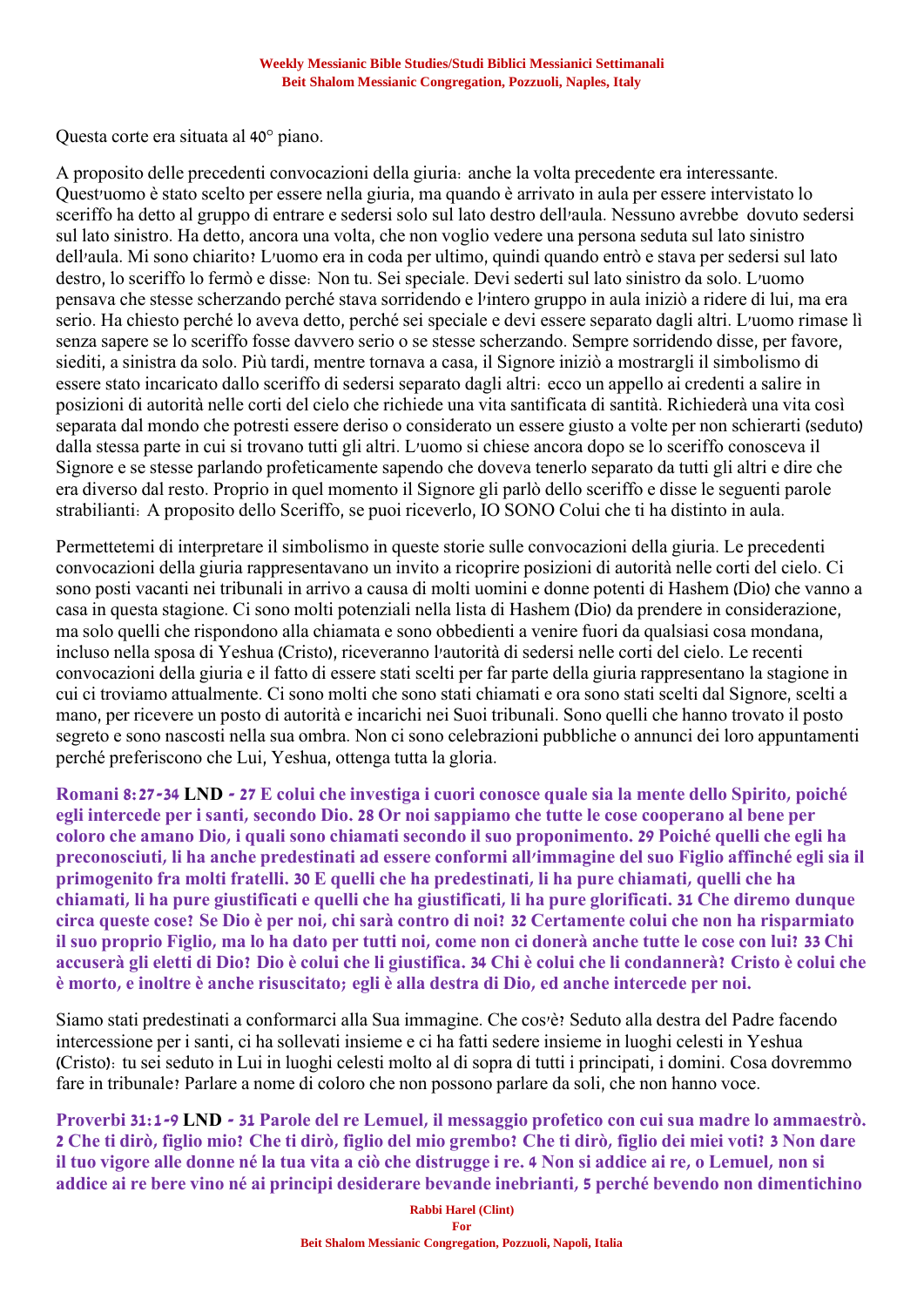**la legge e non distorcano il diritto di tutti gli afflitti. 6 Date bevande inebrianti a chi sta per perire, e del vino a chi ha il cuore amareggiato. 7 Beva per dimenticare la sua povertà e non ricordarsi più dei suoi guai. 8 Apri la tua bocca in favore del muto in difesa di tutti i derelitti. 9 Apri la tua bocca, giudica con giustizia e difendi la causa del misero e del bisognoso.**

È' importante capire cosa sto per dire. Il Signore inizierà a trattare con noi delle cose che dobbiamo stabilire per operare in ciò che ci sta chiamando ad affrontare. Non cammineremo nelle corti dei cieli se non siamo disposti a essere purificati da alcun idolo nelle nostre vite e se non viviamo una vita separata dal mondo.

## **Ricordi Giosafat?**

**Dobbiamo odiare anche gli indumenti contaminati dalla carne.**

**Giuda 20-23 LND - 20 Ma voi, carissimi, edificando voi stessi sulla vostra santissima fede, pregando nello Spirito Santo, 21 conservatevi nell'amore di Dio, aspettando la misericordia del Signore nostro Gesù Cristo, in vista della vita eterna. 22 E abbiate compassione degli uni usando discernimento. 23 ma salvate gli altri con timore, strappandoli dal fuoco, odiando perfino la veste contaminata dalla carne.**

**Riflessione:** Suonare lo shofar è una forma di preghiera / intercessione. È il respiro di Hashem (Dio). Se c'è un respiro, c'è una voce. Elia era un uomo. Pregava con fervore e le sue preghiere erano influenti anche sull'atmosfera e sugli elementi. Quest'anno HaShem (Dio) inizierà a liberare lo spirito di Elia attraverso gli shofar.

**Giacomo 5:16-20 LND - 16 Confessate i vostri falli gli uni agli altri e pregate gli uni per gli altri, affinché siate guariti; molto può la preghiera del giusto, fatta con efficacia. 17 Elia era un uomo sottoposto alle stesse nostre passioni, eppure pregò intensamente che non piovesse, e non piovve sulla terra per tre anni e sei mesi. 18 Poi pregò di nuovo, e il cielo diede la pioggia e la terra produsse il suo frutto. 19 Fratelli, se uno di voi si svia dalla verità e qualcuno lo converte 20 sappia costui che chi allontana un peccatore dall'errore della sua via, salverà un'anima dalla morte e coprirà una moltitudine di peccati.**

C'erano un uomo e sua madre che uscirono nel cortile e suonarono i loro shofar. Avrebbero dovuto avere il 100% di possibilità di pioggia quel giorno. Quel giorno non piovve, c'erano solo bei cieli soleggiati. Non solo avremo influenza sull'atmosfera e sugli elementi, ma avremo influenza sulle nazioni per quanto riguarda la conquista delle anime e la riconciliazione degli altri con HaShem (Dio). Se preghiamo con fervore come fece Elia, HaShem (Dio) farà piovere la Sua giustizia e porterà molte anime nel Suo regno.

**Giobbe 22:27-30 LND - 27 Lo pregherai ed egli ti esaudirà, e tu adempirai i tuoi voti. 28 Deciderai una cosa e ti riuscirà, e sul tuo cammino splenderà la luce. 29 Quando ti umiliano, dirai: "L'innalzamento verrà". Egli soccorrerà l'umile 30 e libererà anche chi non è innocente sì, egli sarà liberato per la purità delle tue mani".**

**Cosa dobbiamo fare?** Dichiarare **Geremia 51** su coloro per cui preghiamo. Ungere le stesse e gli shofar. Quindi ognuno individualmente come atto profetico per attivare il mantello e l'unzione di HaShem (Dio) si sta liberando con noi per il ministero dello shofar quest'anno per suonare e per suggellarne l'autorità.

**Geremia 1:5; 9-10 LND - 5 "Prima che io ti formassi nel grembo di tua madre, ti ho conosciuto; prima che tu uscissi dal suo grembo, ti ho consacrato e ti ho stabilito profeta delle nazioni".**

Fondamentalmente, saremo chiamati a giudicare gli empi e cercare la Sua giustizia per gli oppressi.

## **Ricevete questa benedizione:**